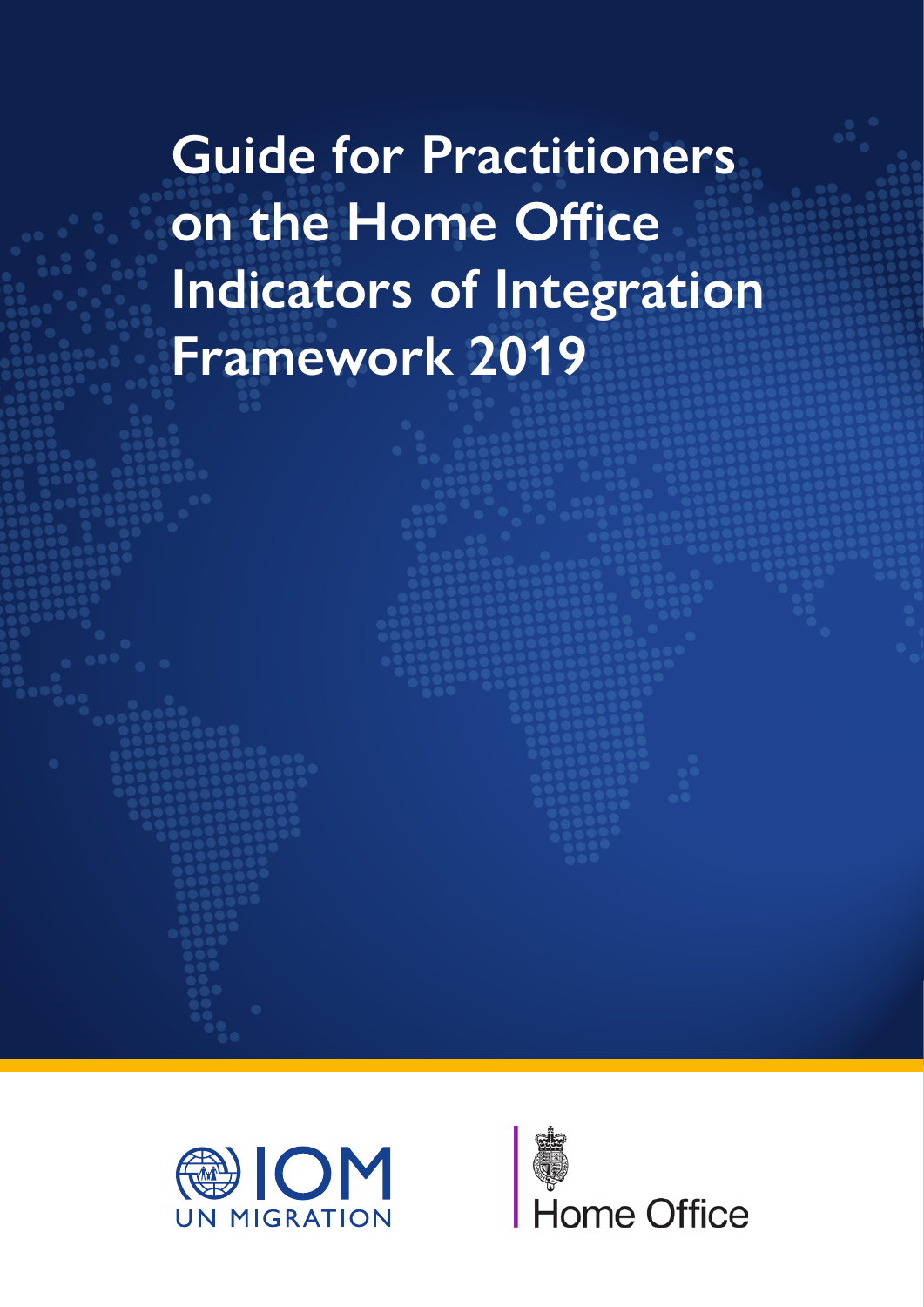# PUBLISHER CONTENTS

## **[Foreword](#page-2-0) 4**

## **[The Purpose of this Guide](#page-2-0)**

## **[Getting Familiar With the Framework](#page-3-0) 6**

Why You Should Include Integration Into Your How Does the Framework Connect With Other Can I Use the 2019 Framework With Ongoing [Which Documents Do I Need?](#page-4-0) [The Key Principles](#page-5-0) [The Terminology of the Framework](#page-5-0) [Types of Indicator](#page-6-0) [The Social Connections](#page-7-0) [Index](#page-7-0) 2008 and 2009 and 2009 and 2009 and 2009 and 2009 and 2009 and 2009 and 2009 and 2009 and 2009 and 2009  $\pm$ 

## **[Exercise 1](#page-8-0)**

## **Planning, Implementation and Evaluat** [Planning for Success](#page-9-0) [How to Use Theory of Change](#page-10-0) An Example Using the Theory of Change Appro

## **[Exercise 2](#page-11-0)**

**Additional Tools of the Indicators of I** [The Toolkit](#page-14-0) 29

**[How to Work With Stakeholders](#page-15-0)** 

**[Developing an Effective Evaluation Strategy](#page-15-0)** 

**[Impressions From Local Authorities](#page-18-0) 37**

**Barriers to Using the Indicators of Integration** 

**[Regional Strategies](#page-20-0)** 

**[Global Best Practices](#page-22-0) 44**

International Organization for Migration 11 Belgrave Road London SW1V 1RB United Kingdom

T: +44 020 7811 6000 E: iomuk@iom.int W: unitedkingdom.iom.int

The opinions expressed in the report are those of the authors and do not necessarily reflect the views of the International Organization for Migration (IOM). The designations employed and the presentation of material throughout the report do not imply the expression of any opinion whatsoever on the part of IOM concerning the legal status of any country, territory, city or area, or of its authorities, or concerning its frontiers or boundaries.

IOM is committed to the principle that humane and orderly migration benefits migrants and society. As an intergovernmental organization, IOM acts with its partners in the international community to: assist in meeting the operational challenges of migration; advance understanding of migration issues; encourage social and economic development through migration; and uphold the human dignity and well-being of migrants.

The Home Office is the lead government department for immigration and passports, and, through UK Visas and Immigration, runs the UK's asylum service, offering protection to those eligible under the 1951 Refugee Convention. One of our goals is to protect vulnerable people and communities. Through our resettlement schemes we offer a safe and legal route to the UK for the most vulnerable refugees.

© 2020 International Organization for Migration (IOM)

All rights reserved. No part of this publication may be reproduced, stored in a retrieval system, or transmitted in any form or by any means, electronic, mechanical, photocopying, recording, or otherwise without the prior written permission of the publisher.

This publication has not been formally edited by IOM.

This document was produced with the financial assistance of the UK Home Office and IOM.

We would like to acknowledge Jobst Koehler (Senior Integration and Migrant Training Specialist, IOM), Annette Cox, Qiaochu Ding, Jon Simmons, Dr Carolyne Tah (Home Office Migration and Border Analysis Unit), and Gillian Preece (UK Home Office) without whose continued support this publication would not have been possible.

|                                  | 4              |
|----------------------------------|----------------|
|                                  | 5              |
| ¢                                | 6              |
| <b>Policy Planning Processes</b> | 6              |
| er Strategies?                   | $\overline{7}$ |
| Interventions?                   | $\overline{7}$ |
|                                  | 8              |
|                                  | 10             |
|                                  | 11             |
|                                  | 12             |
|                                  | 14             |
|                                  | 15             |
|                                  | 17             |
| ion:                             | 19             |
|                                  | 19             |
|                                  | 20             |
| oach                             | 21             |
|                                  | 22             |
| <b>Integration Framework</b>     | 28             |
|                                  | 29             |
|                                  | 30             |
| rategy                           | 31             |
|                                  | 37             |
| tegration Framework              | 38             |
|                                  | 41             |
|                                  | 44             |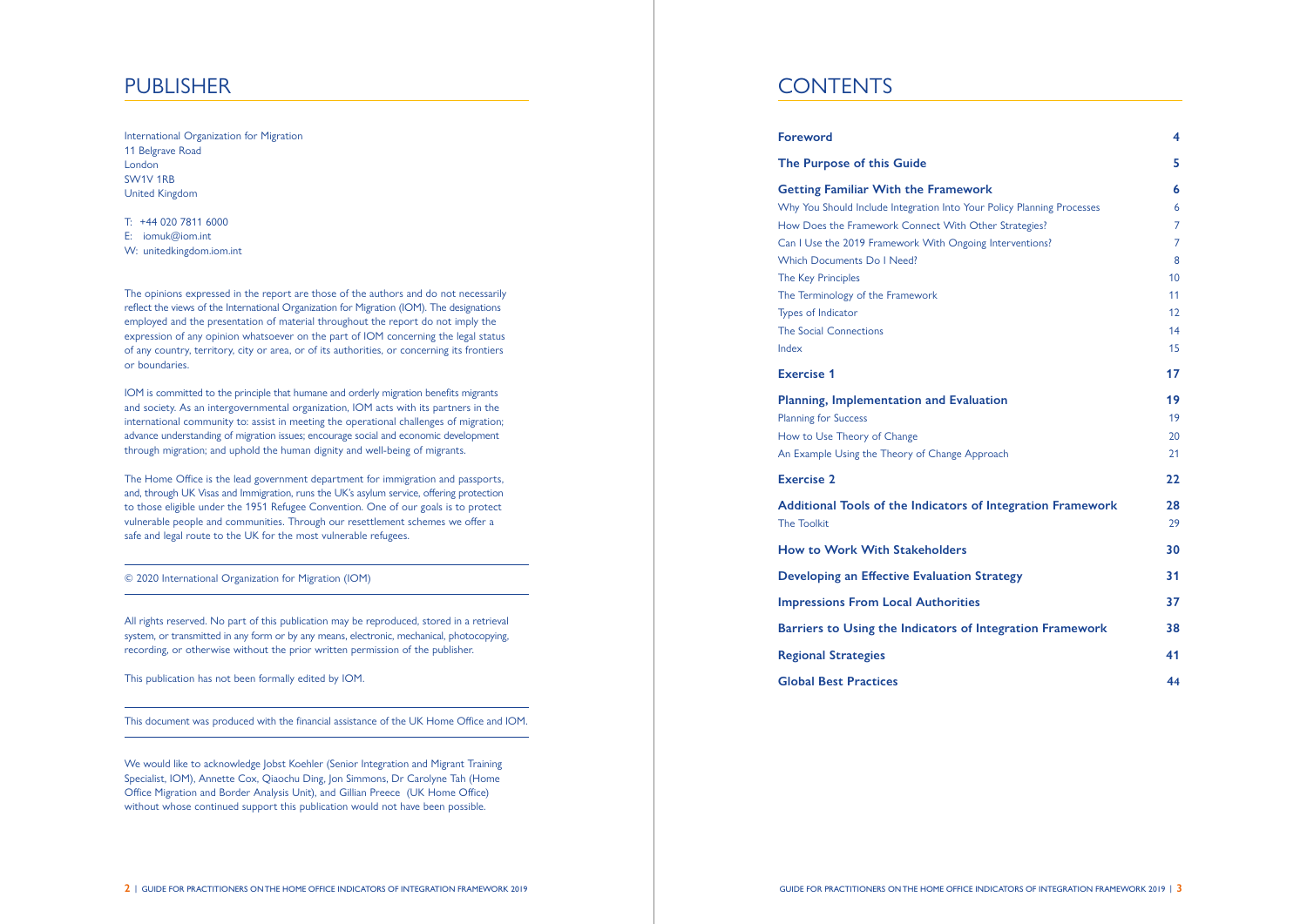# <span id="page-2-0"></span>FOREWORD

The International Organization for Migration – the UN Migration Agency in the UK is pleased to present this publication as part of the Initiative for Capacity Building of UK Local Authorities on the UK Home Office Indicators of Integration 2019 Framework. Under its mandate, IOM supports member states in policies and strategies that promote the social, economic and cultural inclusion of migrants within the existing legal frameworks and help migrants to integrate into new communities as well as assisting receiving communities to recognize the positive contributions migrants are making. This two-way integration process is essential to ensure thriving and diverse communities.

This publication provides a valuable opportunity to highlight the power of social connections to integration strategies and interventions, as well as the ways in which integration benefits from and supports deeper engagement with a wide range of stakeholders. By supporting Local Authorities with practical tools to strengthen local integration policies and programmes, we are building on our close cooperation with various stakeholders such as the UK Home Office, the Local Government Association, Regional Strategic Migration Partnerships (RSMPs), Civil Society Organisations, as well as the Academia.

The authors of the Home Office framework have been closely involved in the production of this handbook and the design of the pilot training sessions in late 2019 which supported the development of this guide. It is hoped that this guide will enable local authority staff, and their civil society partners, to easily navigate the framework in its application to their work. This guide has been authored by Dr Lucy Michael, with support from Oonagh O'Brien (Queen Margaret University Edinburgh), Bindu Issac, Manuel Hoff, and Kyriaki Kafyra (IOM UK), and supported by a Project Advisory Group including Dr Alison Strang (Queen Margaret University Edinburgh), Professor Jenny Phillimore (University of Birmingham), Dr Linda Morrice (University of Sussex), Dr Carolyne Ndofor-Tah and Joseph Coley (Home Office Migration and Border Analysis Unit) and by Jobst Koehler (Senior Integration and Migrant Training Specialist, IOM).

This guide has been written alongside a consultation with local authorities and series of pilot workshops in 2019 to assess immediate needs of local authority staff working in integration and cohesion policy development, data collection, evaluation, and refugee and migrant support. Local authorities are at the forefront of the work on integration and social cohesion and have hands-on experience and lessons learned from their everyday work in their communities. We are therefore particularly grateful for the contributions and participation of numerous local government institutions and RSMPs across England, Scotland, Wales and Northern Ireland.

It is not intended to be a substitute for the IOI 2019 framework documents. However, it does contain helpful exercises for becoming familiar with the Theory of Change approach introduced in the revised IOI framework and thereby supports successful strategic implementation of integration policies. Further, it provides context on the regional and international landscape in which the IOI framework now sits.

This publication is part of IOM's global Initiative on Diversity, Inclusion and Social Cohesion (DISC) programme and is funded by the same and UK Home Office. We hope to continue our work in support of comprehensive integration policies and practices together with the broad alliance of partners and stakeholders in the UK.

Dipti Pardeshi Chief of Mission, IOM UK

# THE PURPOSE OF THIS GUIDE

This guide is published by the International Organization for Migration – the UN Migration Agency (UK), to support capacity-building in local authorities (and regional statutory bodies with responsibility for integration) to effectively use the Indicators of Integration framework in integration strategy planning, implementation and evaluation. In particular this handbook has been designed to support your exploration and familiarisation with the Home Office Indicators of Integration 2019 framework and tools. The Home Office framework was updated in 2019 from previous versions (2004, 2008) to reflect the considerably expanded research evidence available on integration measures, and to assist in the use of that research evidence through a coherent framework with supporting toolkit. The 2019 framework is considerably expanded from the earlier version, but the principles and key indicators are consistent. New indicators have been added based on the availability of research evidence to support their reliability.

This document aims to guide you through the Indicators of Integration (IOI) framework when planning, implementing or tracking policies and strategies on integration among settled communities, migrants and refugees in the UK. We hope that this guide will help readers to find pathways into the framework and ideas for its use, no matter what your integration priorities are. The key principles are emphasised throughout the exercises in this handbook and should continue to be a directional guide in your use of the framework.

The guide will allow you to directly consult specific sections of the IOI framework at different stages of policy planning and implementation. It can be used individually or by teams who want to augment existing intervention strategies and develop professional practice in using the Indicators for future strategies.

We recommend that you download the documents listed below, and have these to hand. This guide should be used side-by-side with the documents, to help you navigate the documents for the first time, and later to help you to identify the most helpful parts of the documents for your interests. The guide contains a small number of activities, piloted in our workshops with local authorities, which you can undertake at your own pace.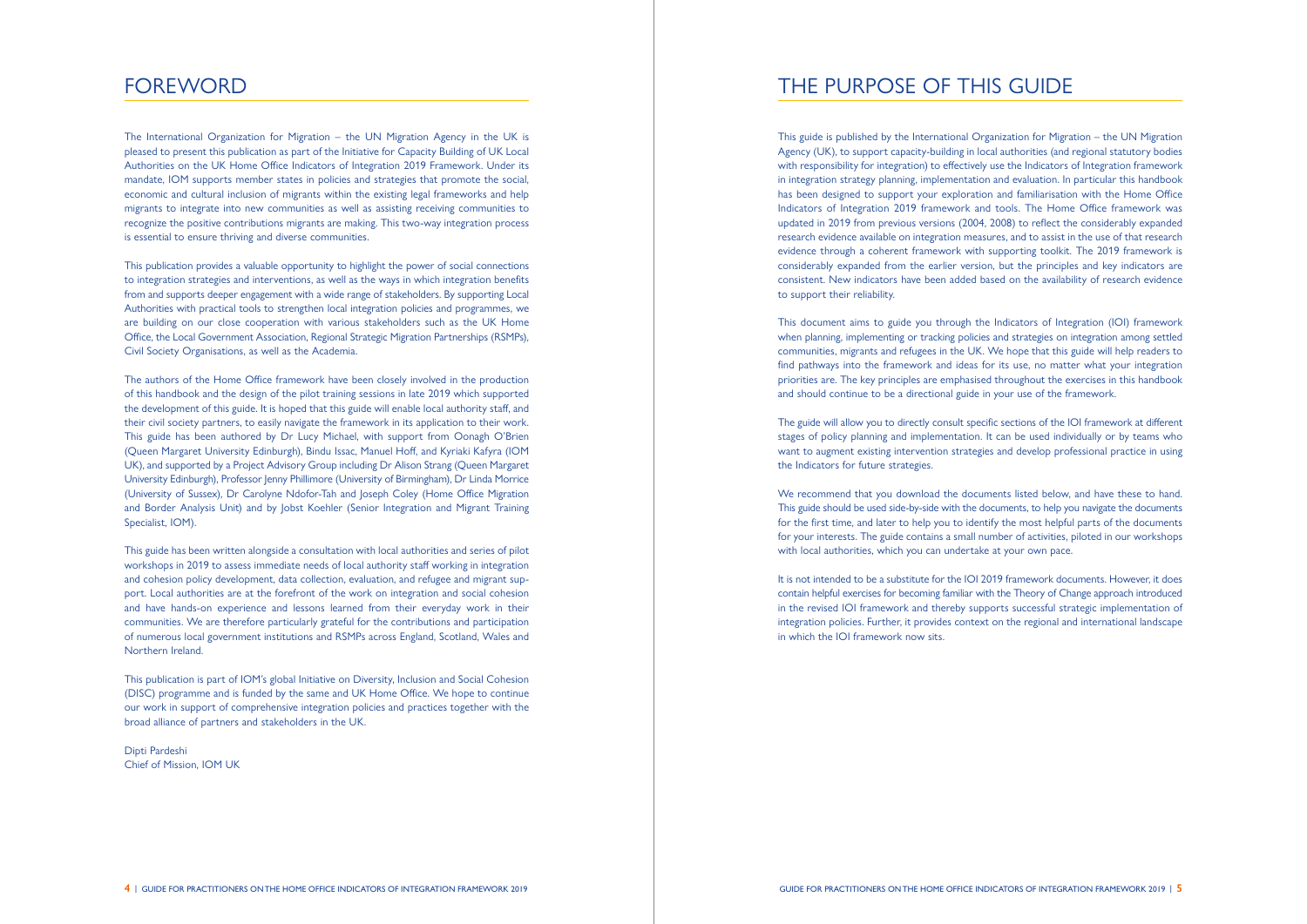<sup>1</sup> Spencer, S (2011) *The Migration Debate*, chapter 6 *'Integration and Citizenship'*. Bristol: Policy Press.

<sup>2</sup> Lessard-Philips, L and Galandini, S (2015) *Immigrant integration in British society*. ESRC Evidence Briefing. London: Economic and Social Research Council.

## WHY YOU SHOULD INCLUDE INTEGRATION INTO YOUR POLICY PLANNING PROCESSES

# <span id="page-3-0"></span>GETTING FAMILIAR WITH THE FRAMEWORK

Integration is key to effective and comprehensive migration-management approaches. Successful integration is essential for all stakeholders, not only in terms of the benefits gained from migration, but also for the well-being and prosperity of migrants and of society as a whole. Integration is visible in communities where people, whatever their background, live, work, learn and socialise together, based on shared rights, responsibilities and opportunities' *(Integrated Communities Strategy)*.

It is a process of participation across economic, social, cultural, civil and political spheres of society and can lead to an evolving, shared sense of belonging at the local and national level.<sup>1</sup> Migrant integration policy frameworks, and the interventions that we make to increase integration, should take into consideration the rights and obligations of migrants and receiving communities and institutions; this includes access to the labour market, health and social services, and education for children and adults.

## HOW DOES THE FRAMEWORK CONNECT WITH OTHER STRATEGIES?

Comprehensive approaches to migrant integration help to ensure that migrants can fully engage in the host society whether socioeconomically, politically or culturally. They allow migrants to develop their human capital during their stay, thereby fostering economic growth while building positive and diverse social relationships in the host society. Such approaches and related policies are most effective when tailored to address the specific migration context, taking into account migrant characteristics (including gender and age), duration of stay, and overall economic and societal trends in the receiving country.

Integration implies a commitment to pursuing common purpose that binds migrants and receiving communities together. Recent research in the UK on a comparison of integration outcomes shows that ethnic majority and minority groups in the UK already share a wide range of common norms, aspirations, attitudes and sense of responsibilities.<sup>2</sup>

In England, the Integrated Communities Strategy (2019) currently uses 20 indicators to measure outcomes of integration interventions. In London, the Greater London Authority Social Integration Headline Measures use 18 indicators to cover the three main parts of social integration (relationships, participation and equality). These can both be used as part of the Indicators of Integration framework, and other indicators added from the framework to complement your planning and evaluation strategies.

In Scotland, the New Scots refugee integration strategy 2018-2022 (and the earlier 2014-17 strategy) was designed directly based on the original Indicators of Integration framework. The strategy crosses different sectors and strengthens different domains of integration, such as health, education and employment by taking a holistic approach. Users familiar with the New Scots strategy will find that the 2019 framework is an expansion of the range of indicators used previously, contains additional support for planning and evaluation, and highlights the key principles which help to support integration across the settled and migrant community. [See the section on Regional Considerations later in this Guide]

Strategies must be simultaneously developed to strengthen awareness of receiving communities on the positive contributions of migrants, as well as the benefits of living and working together in multi-cultural settings. Open and transparent dialogue on the benefits and challenges of integration among all actors can help to reduce misperception and fear, and foster a sense of common understanding. Integration is therefore not a one-way process, with the onus being on immigrants, but rather a process that needs to involve both migrants and receiving communities, as well as all relevant actors present in communities including local and national Government. The new 2019 IOI framework reflects this new reality.

There are a number of integration strategies currently in use in the UK and its regions, and the Indicators of Integration framework can be used in conjunction with these. It can be used as a complementary tool to inform your integration strategies and interventions. We suggest looking at regional strategies to inform your priorities and align with other local interventions (see later section) and using the IOI framework to support the design of your intervention strategies.

International measures of integration policy, like the MIPEX Index, are cited in the Indicators of Integration framework and provide important data for comparison and understanding.

## CAN I USE THE 2019 FRAMEWORK WITH ONGOING INTERVENTIONS?

The framework can be used with existing interventions to identify key outcomes, increase focus on the essential mechanisms to achieve those outcomes, and improve evaluation throughout and at the end of any intervention. This can be a useful way too of identifying how the framework can be most effectively used in planning future projects.

Local authority staff in our training sessions have told us that they have found ways to improve communication and commitment amongst stakeholders and to increase the likelihood of achieving stated outcomes after applying the framework to existing interventions. (Later in the guide we provide examples of how participants are planning their next steps).

We recommend using an existing intervention in your area to apply the framework for the exercises provided in this guidebook. We have also provided examples of interventions used elsewhere to illustrate the use of the framework.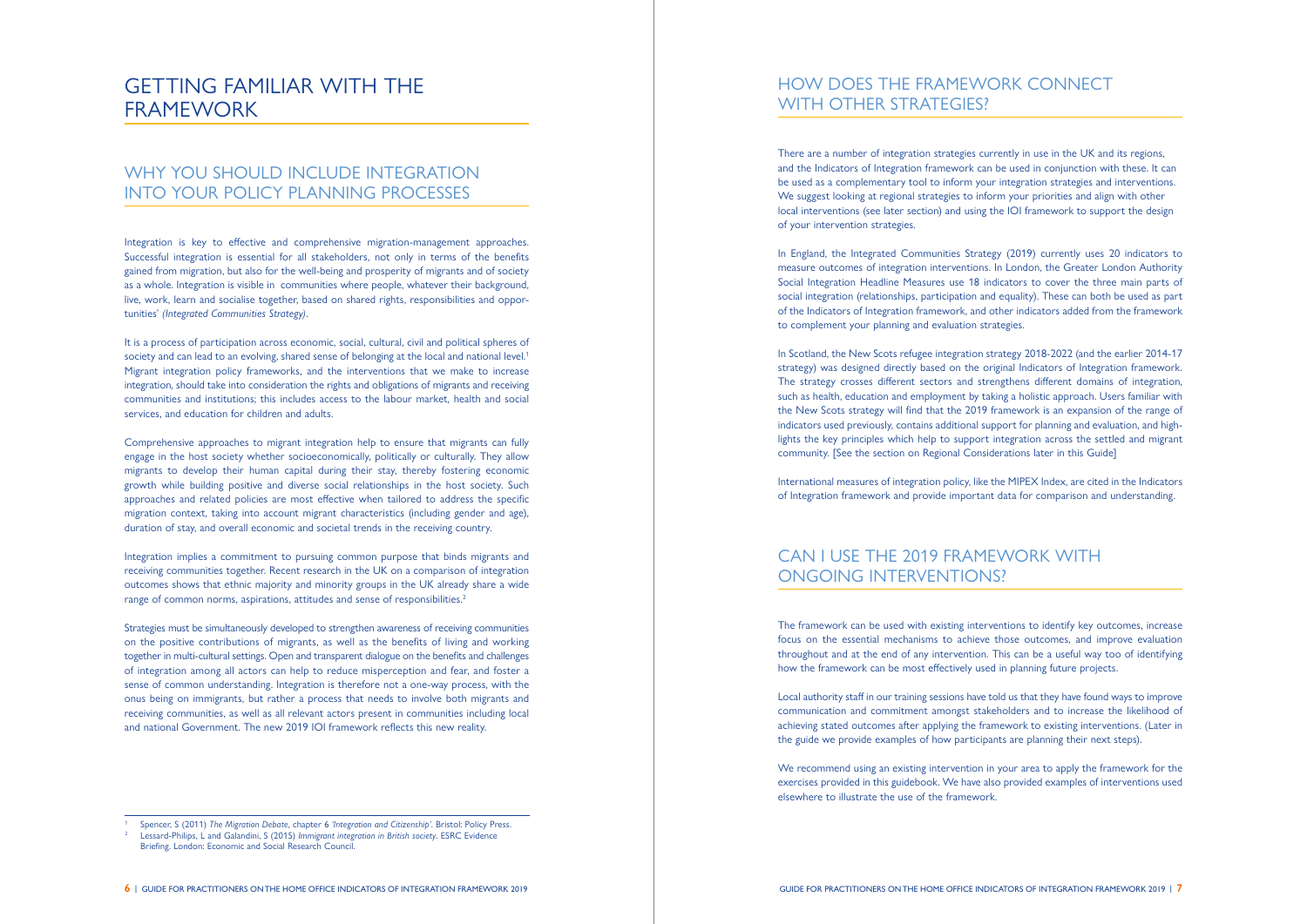## <span id="page-4-0"></span>WHICH DOCUMENTS DO I NEED?

All of the documents listed below can be downloaded from the Home Office Indicators of Integration webpage. Please download and review them along with this guide. This guide is not a substitute for direct use of these documents.

There are 6 documents which you will use in becoming familiar with and applying the IOI framework.

## **1. The Indicators of Integration (IOI) framework**

This document outlines the key principles underpinning effective integration and describes the structure of the framework, good practice at local and national level, and sets out the full set of Indicators of Integration.

## **2. Theory of Change Guide Notes Part A**

くり *[download](https://assets.publishing.service.gov.uk/government/uploads/system/uploads/attachment_data/file/835573/home-office-indicators-of-integration-framework-2019-horr109.pdf)*

This document introduces the Theory of Change approach, as it is applied to integration, and provides examples of planning integration strategies and interventions using a Theory of Change approach.

## **3. Theory of Change Guide Notes Part B**

This document addresses the need to identify outcome indicators and evaluation planning for a theory of change approach. It deals in some detail with evaluation planning, provides a neat list of the full range of Indicators, and an overview of data sources available.









*[download](https://assets.publishing.service.gov.uk/government/uploads/system/uploads/attachment_data/file/805873/home-office-indicators-of-integration-framework-2019-theory-of-change-guide-notes-partb.pdf)*

## **4. Toolkit**

The toolkit, which identifies data sources sorted by Domains and Indicators, supports you to find both relevant data, and the relevant questions used, which you can use in your own data collection for planning and evaluation. You can download this easyto-navigate Excel file and filter by indicator type, domain, and indicator. The toolkit does not contain data, but does contain URL links to the data sources so that you can access the latest data. The toolkit was compiled during the writing of the 2019 framework to reflect the best available data for each indicator, and may be updated in future. For a quick guide to what kind of data is available for each indicator, see the symbols next to each (section 7).

## **5. The Summary of a Theory of Change for Integration**

This diagram highlights how the Indicators and Domains are used in the Theory of Change approach, taking account of barriers to integration, and planning for short and long term outcomes.

The summary diagram (Part A, Annex 2: The Summary of a Theory of Change for Integration) is best viewed on a computer where a mouse rollover reveals key elements of the approach. You can view it online or download it.

## **6. What Works in Integrating Refugees (2nd edn)**

This document provides a summary of the existing evidence on integrating refugees. It draws upon the most recent research from academics and that conducted by Migration and Border Analysis in the Home Office. The document can help you to identify ways in which the indicators have been used, which you can draw on.

The Indicators of Integration framework document includes recommendations for further reading at page 57, and also in Part A at page 11 and in Part B at page 19. For more background information about how the framework was developed, these references are helpful.











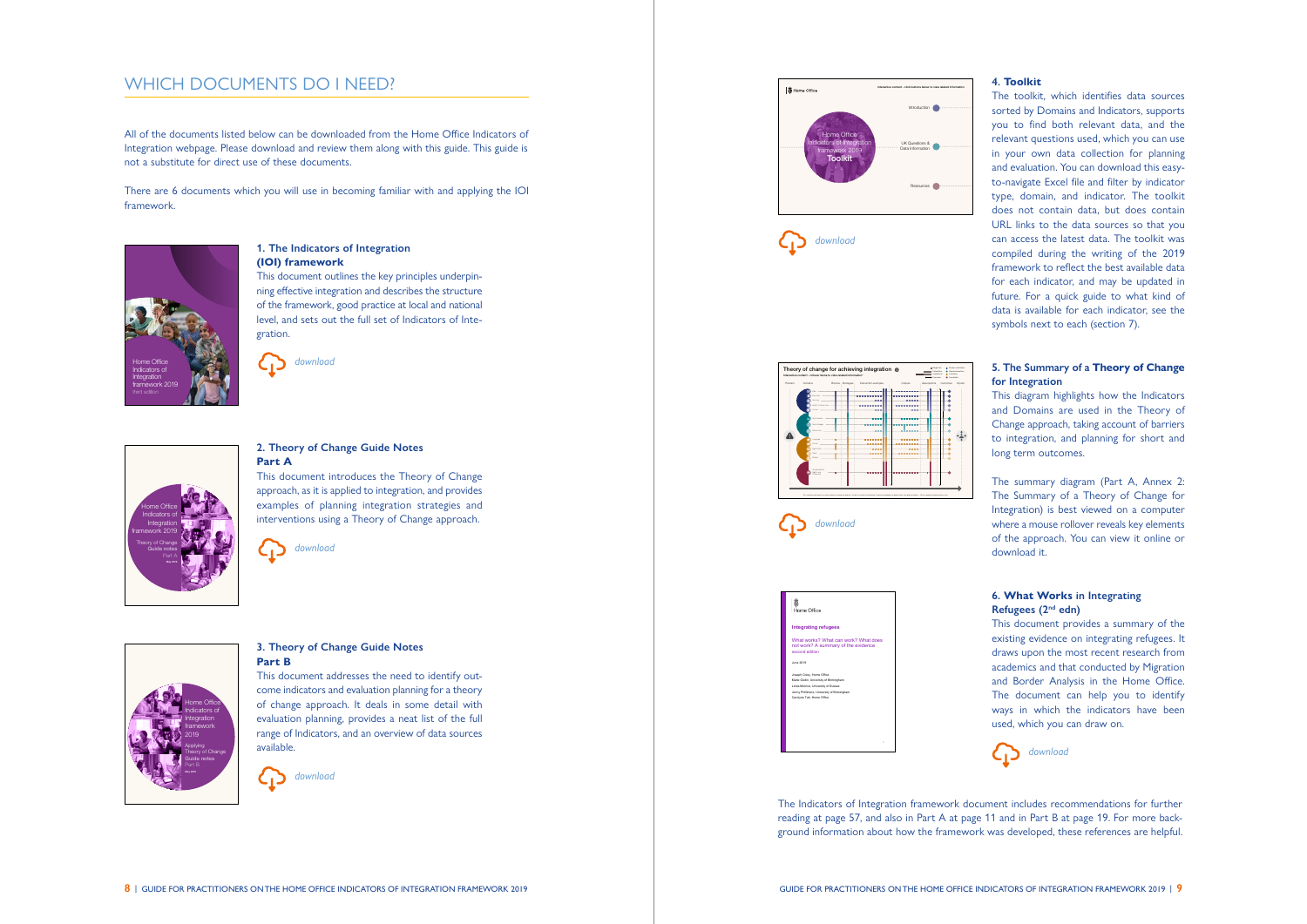## THE KEY PRINCIPLES

There are 4 key principles upon which the framework is based. These are dealt with briefly in the framework at page 11. These principles also allow us to reflect on existing or planned integration strategies to check for effectiveness and coherence.

#### **• Integration is multi-dimensional**

There is no single process of integration and there is no suggestion in the framework that integration must follow a particular pathway. You will need to utilise a range of domains in developing plans to support integration and these will change according to context.

#### **• Integration is multi-directional**

There is no homogeneous society in which a minority group may be 'inserted'. Society is made up of people who diverge in multiple ways and different people who may feel marginalised in some contexts will be powerful in others. Integration requires adaptation and change by all those involved without undermining their original identity. This means that you will need to measure the adaptation of the receiving communities as well as that of newcomers.

The Indicators of Integration are grouped in 14 'domains', which allow us to easily recognise the area of work and impact to which they refer. The indicators listed in each of the domains (pages 28 to 55 of the framework) are supported by research evidence for their effectiveness the new arrivals, because they refugees, other who are new to the community. The community who are new to the community of  $\alpha$ ie Indicators of Integration are grouped in 14 'domains', which allow us to easily recognise

### **• Integration is a shared responsibility**

Planning should consider possible range of roles for the participants in local and national government, newcomers and members of receiving communities. Evaluation should also capture the impact of projects on all participants.

#### **• Integration is context specific**

There can be no universal targets for integration, since integration will look different in every context. Targets should reflect the increased capacity of all people to live, work, learn and socialise together in your local authority area, based on shared rights, responsibilities and opportunities.

*You will also find it helpful to review the key assumptions (hypotheses) on integration which are supported by research evidence, detailed in Part A, page 10.* 

# THE TERMINOLOGY OF THE FRAMEWORK **is a computer framework**

<span id="page-5-0"></span>



*Figure 1. The 14 Domains. Indicators of Integration 2019, page 14.*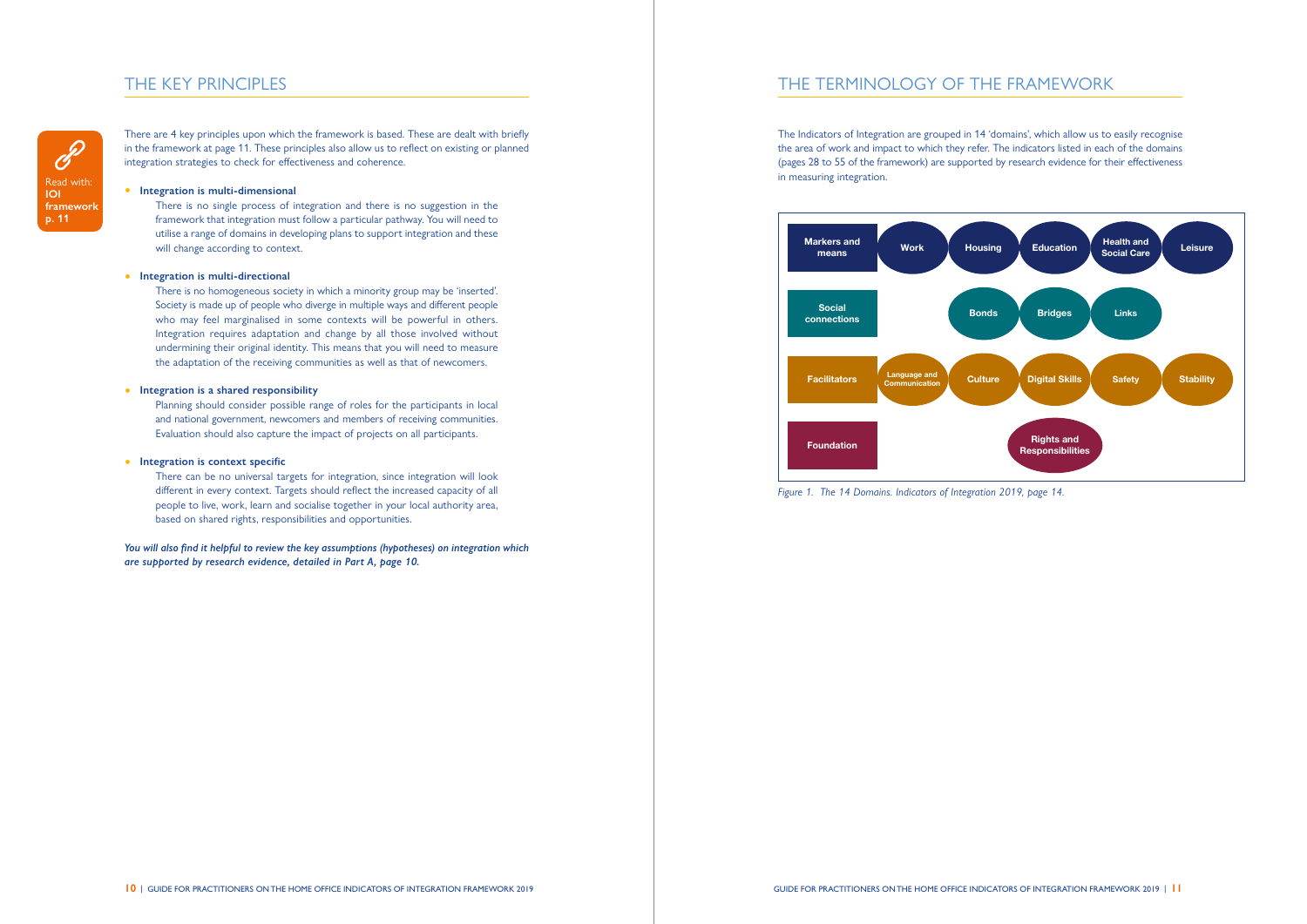## TYPES OF INDICATOR

The 14 domains are divided into 4 categories: 'Markers and Means', 'Social Connections', 'Facilitators' and 'Foundation'.

## **• Foundation**

The framework explicitly combines responsibilities and rights. These are measured from perspective of groups such as migrants as well as *receiving communities*. Attitudes of all groups to integration are influenced by perceptions of responsibilities, rights and entitlements. This Domain helps us to assess the existence and awareness, and enablement and fulfilment, of rights and responsibilities across all groups.

#### **• Facilitators**

These represent key facilitating factors for the process of integration. They HELP integration to happen. Each factor has proven to support connections between newcomers and receiving communities (e.g. common language, IT skills, etc.). Although we often focus on these being available to newcomers, their access by receiving communities is important to ensure multidirectional integration.

## **• Social Connections**

Social relationships facilitate both individual and collective access to resources. Networks of relationships characterised by trust and reciprocity enable people to use and exchange resources. However, social networks can also serve to entrench divisions and inequalities due in part to differences in access to power and/or resources. These are not MARKERS, but measurement of strength of relationships and thereby apply to both migrants and settled communities.

## **• 'Markers and Means'**

These domains represent the major areas of attainment that are widely recognised as critical to the integration process (Outcomes/Markers) and are also the MEANS by which integration can take place.

#### **There is no hierarchy**

The visual presentation of the domains can sometimes be interpreted by users as a hierarchy, rather than a series of types. There is no hierarchy amongst the domains, and best practice requires using indicators from across the different domains. This becomes clear in the examples later on how to choose indicators.

A helpful way of thinking with the framework is looking at it as a series of interconnections, as indicated in the next image.

<span id="page-6-0"></span>

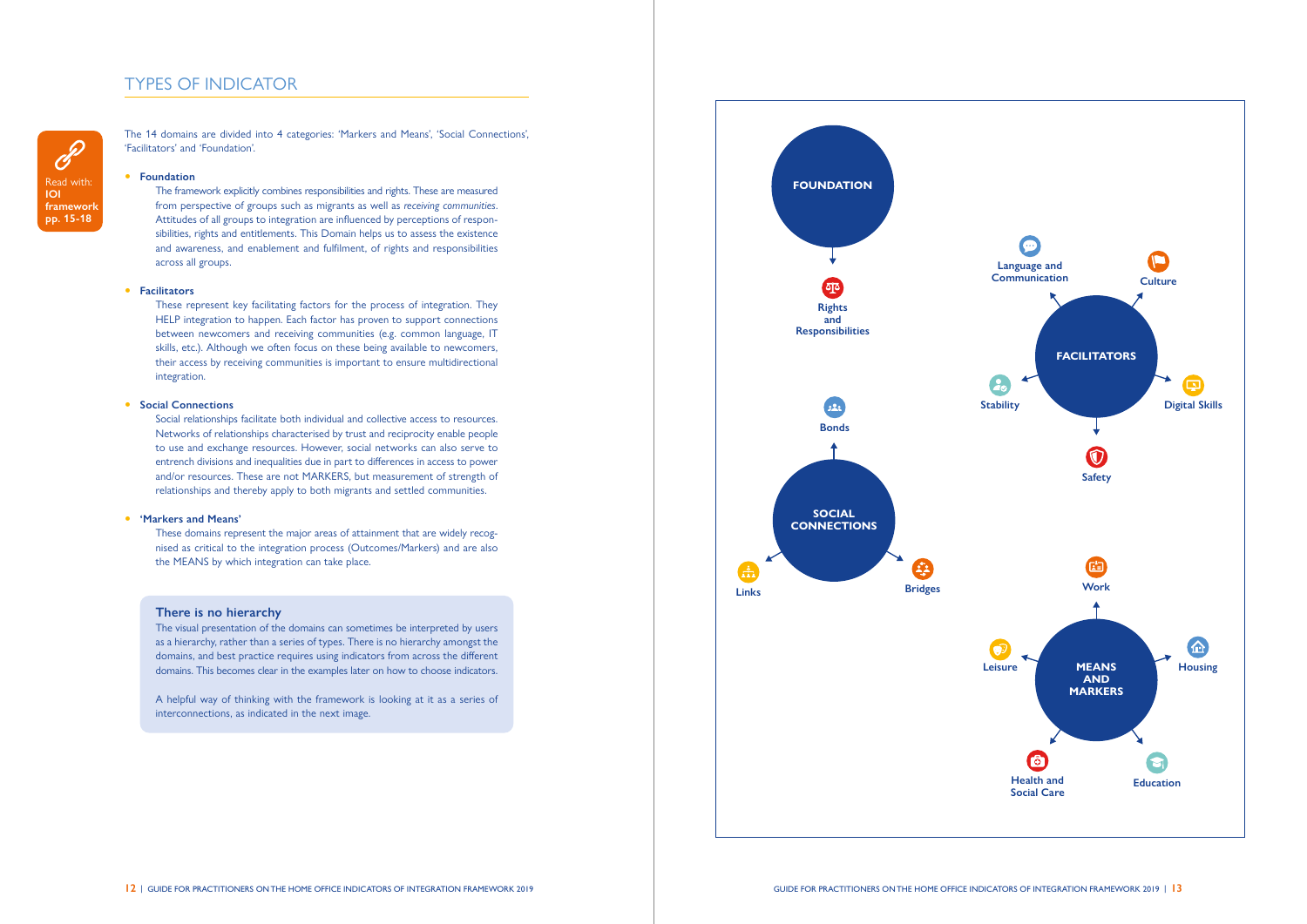## THE SOCIAL CONNECTIONS

Without social connections, integration simply cannot happen. These are an essential component of every integration strategy, intervention and evaluation. Social relationships matter because they are a form of capital and contribute to resilience –we can mobilise them to access and exchange resources. Understanding the Social Connections type of domain is the most effective way to become confident in using the framework.

**People like us** – this could include people from our own ethnic group, or any other identity that we share.

Some confusion became evident in our consultation and workshops, in the difference between these domains. The clearest way to think about these domains is as follows:

## **• Social bonds**

## **• Social bridges**

*People different to us* – this is people we perceived as 'different' because of some aspect of identity we don't share.

### **• Social links**

*Connections between people and society*, through access to services or participation in society through, for example, voting.

## FINDING THE RIGHT DOMAIN AND INDICATORS

To facilitate your familiarity with the Indicators list, we have provided a handy index for you to identify the most relevant indicators in relation to other policy areas. This will help you to connect the key words you use in your workplace with the terms used in the Indicators.

<span id="page-7-0"></span>

## INDEX

This index can be used to find relevant issues or activities which relate to your priority outcomes or planned strategies or interventions. It will help you to find indicators you can use across the full range of domains.

The framework lists domains at pages 28 to 55 as sections 7.1 to 7.14. The numbers below reflect the domains 1-14 as indicated in the Indicators of Integration framework.

Access to services and entitlements, 14 Access to services, healthcare, 4 Access to services, social care, 4 Access, to education, 2 Achievement, 2 Admissions to hospital, 4 Advice, 14 Advocacy, 4 Alcohol, 4, 10 Amenities, 3 Asking for help, 7 Attendance, healthcare 4 Awareness of consumer / patient rights, 8 Awareness of key institutions, 1, 2, 3, 4, 5,8, 9, 10, 11, 12, 14 Awareness of rights, 1, 2, 3, 4, 5,8, 9, 10, 11, 12, 14 Awareness of supports, 1, 2, 3, 4, 5, 8, 9, 10, 11, 12, 14 Awareness, preventative health, 4 Background, different, 7 Background, similar, 6 Barriers to employment, 1 Behaviour, 10, 14 Belonging, 13 Belonging to neighbourhood / local area, 6, 7 Belonging, at school, 2 Benefit payments, 3 Benefits, social care, 4 Birth, 4

Bullying, 12 Care, 4

Care, antenatal, 4 Celebration, 10 Childcare facilities, 7

Children, 12 Children, 2 Citizenship, 13 Cohesion, 7 College, 2

diversity, 10

Comfortable with

Committees, 8 Community organisation,

6, 8

Community safety, 3 Computers, 11 Consultation, 14 Conversation in English,

9

Crime, 12 Crime, 4

Cultural activities, 10 Cultural exchange, 10 Cultural expression, 10 Cultural institutions, 10

Culture, 10 Dentist, 4

Digital access, 11 Digital skills, 11

Disease, 4 Diversity, 10

Diversity, of schools, 2

Divisions, 7 Doctors, 4

Domestic abuse, 4

Education, 2

Eligibility to work, 1, 14

Employment, 1, 13 English language, 9 Entrepreneurship, 1 Equity, 14 ESOL, 9 Ethnic representation, 8 Ethnic segregation, 7 Exclusion, school, 2 Expectations, 10, 14 Family reunification, 13 Family, communication with, 11 Fear, 12 Feeling safe / secure, 4 Festivals, 10 Friends from different backgrounds, 7 Friends with similar backgrounds, 6 Friends, 6, 7, 10 Friends, communication with, 11 Future, 13 Getting on well, 7, 10 Government information, 11 GP, 4 Happiness, 4 Harassment, 12 Hate crime, 12 Health, 4 Helplines, 11 Hobbies, 5 Homelessness, 3 Homelessness, 4 Hospitals, 4 Housing, 3, 13, 14 ICT, 11

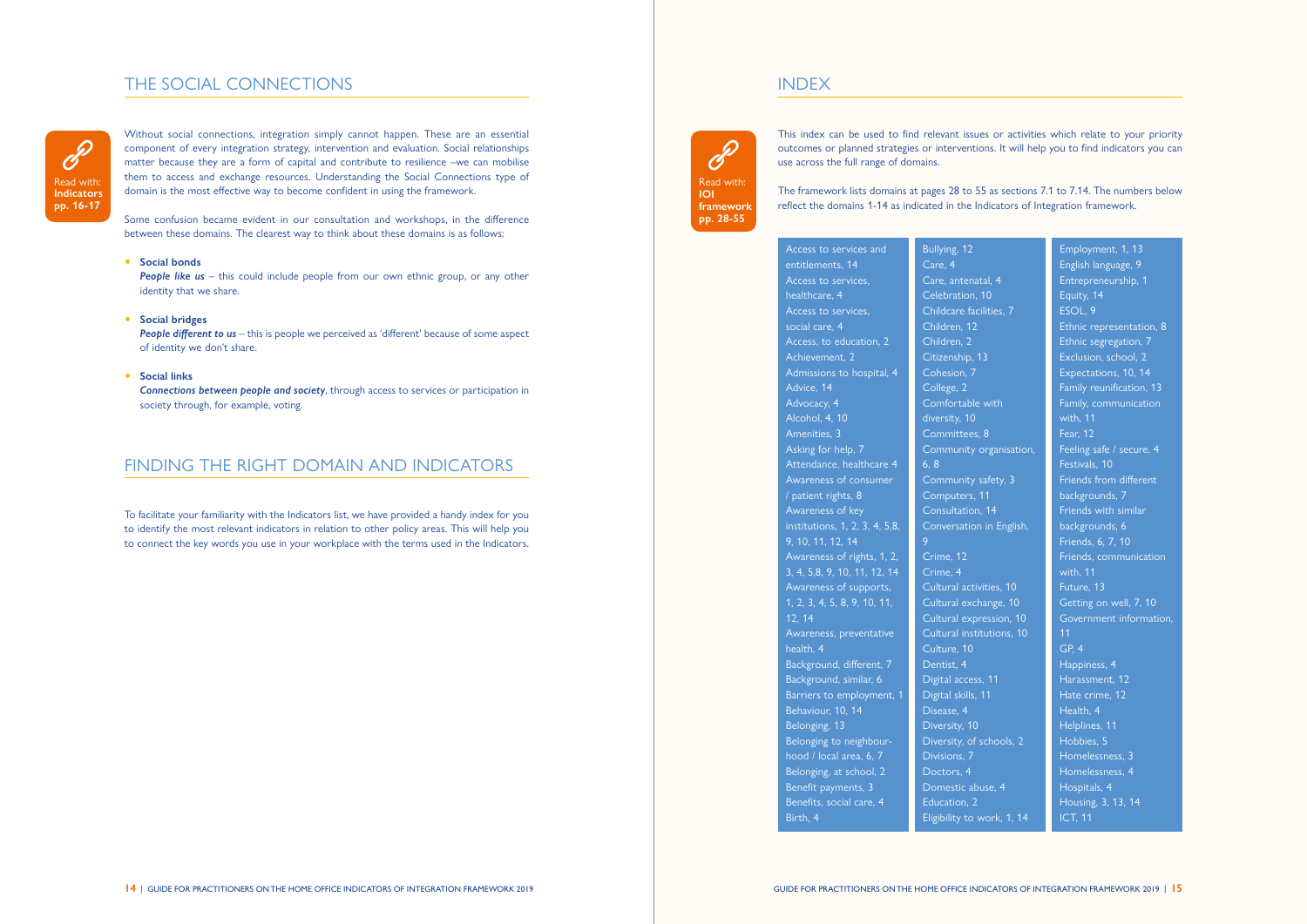<span id="page-8-0"></span>

| Immigration status, 13     | Participation in social     |
|----------------------------|-----------------------------|
| Income, 1, 13              | groups, 6                   |
| Independence, economic,    | Pathways to participation,  |
| 1                          | 1, 2, 3, 4, 5, 8, 9         |
| Informal language          | Pathways to work, 13        |
| practice, 9                | Physical activity, 4        |
| Insecurity, 12             | Police, 12                  |
| Insecurity, housing, 3, 12 | Political language, 10      |
| Internet, 11               | Political memberships, 8    |
| Interpreting services, 14  | Politics, 14                |
| Language and               | Pre-school, 2               |
| communication, 9           | Preventative health, 4      |
| Language, native, 9        | Public space, 10, 14        |
| Law, 10, 14                | Qualifications, 1, 2        |
| Laws, anti-discrimination, | Qualifications,             |
| 14                         | recognition, 1              |
| Leadership                 | Quality of life, 4          |
| / management, 8            | Recognition - of skills,    |
| Legal advice, 14           | qualifications, experience, |
| Leisure activities, 2      | 1                           |
| Leisure, 5                 | Registration, healthcare, 4 |
| Library membership, 5      | Relatives, 6                |
| Life expectancy, 4         | Religious group /           |
| Life satisfaction, 4       | association, 6              |
| Literacy, 9                | Religious practice, 6       |
| Media reporting, 10, 12    | Reporting crime, 12         |
| Medical care, GP 4         | Representatives, 8          |
| Medical care, school       | Residential care, 4         |
| nurse 4                    | Residential stability, 13   |
| Mental health, 4           | Responsibilities, personal, |
| Mentoring, 1               | 10, 14                      |
| Mixing with people of      | Rights, 10, 14              |
| different backgrounds, 7   | Safeguarding, 4             |
| Mobile phones, 11          | Safety, 12                  |
| Museums, 10                | Satisfaction with local     |
| Neighbours, 7, 13          | area, 13                    |
| Older people, 4            | Satisfaction, employment,   |
| Online safety, 11          |                             |
| Opportunities, 1           | Satisfaction, healthcare, 4 |
| Organisations 7            | Satisfaction, housing, 3    |
| Organisations, voluntary,  | Satisfaction,               |
| community and social, 4    | neighbourhood, 3            |
| Overcrowding, 3            | School, 2, 11, 12           |
| Own community, 6           | Security, financial, 1, 13  |
| Parenting, 10, 14          | Segregation, 7              |
| Participation in NGOs, 8   | Self-employment, 1          |
| Participation in school    | Self-rated health, 4        |
| governance, 8              | Self-rated wellbeing, 4     |

Service use, 8, 10 Services, digital, 11 Services, domestic abuse, 4, 12 Services, health, 4 Services, interpretation, 4, 14 Services, mental health, 4 Services, trauma, 4 Shared spaces, 7 Skills, 1 Smoking, 4 Social bonds, 6, 11 Social bridges, 7, 11 Social care, 4 Social cohesion, 3 Social contact, 4 Social groups, 5 Social links, 8, 11, 12, 13, 14 Social media, 6 Sports, 5, 7 Stability, 13 Stereotypes, 10, 12 Stop and search, 12 Suicide, 4 Talking support, 6 Technology, 11 Teenagers, 4 Trade unions, 7 Training, 1, 2, 11 Translation, 4 Trust, 12, 13 Unemployment, 1, 2 University, 2 Victims, 12 Violence, 12 Vocational qualifications, 2 Volunteering/helping, 1, 7 Voter registration, 8 Voting, 14 Walking, 4 Welfare, 14 Wellbeing, 4 Work conditions, 1 Work, 1, 10 Young people, 2 Youth clubs, 7

It can be difficult initially to select only the most important domain from each type. Often, we can think of multiple domains that are relevant. However, it is important that for now, you choose only the most important to the outcomes. This helps you to define what the purpose and core activities are in the example you are using.

## GET FAMILIAR WITH THE INDICATORS

It is essential before we go any further that you familiarise yourself with the list of Indicators. This will help you to understand the choices we make in selecting indicators for planning and evaluation, and the differences between the 14 domains.

The list of indicators ('the bank of indicators') is also provided as a plain list for your convenience as Annex 2 of the Theory of Change Guide Part A. This is helpful when you want to look across the full range of indicators together in planning your strategy or evaluation.

## THINKING WITH THE FRAMEWORK

The first exercise will help you to understand how the framework supports thinking about integration requires you to consider an intervention strategy you are familiar with. This can be a very simple example.

#### **Step One**

Using one domain each from *Markers and Means, Social Connections* and *Facilitators*, identify the key elements of the intervention strategy. We often work directly on areas that look like those mentioned in *Markers and Means*. However, you will find that it is most effective to start with the Facilitators and Social Connections, and then select the appropriate domain from *Markers and Means*.

We have provided a completed example for you on the next page for illustration.

#### *How many domains should you connect?*

#### **Step Two**

Now write down the primary *Rights and Responsibilities* that are highlighted by the project, again specifically related to integration. This helps to focus on the core activities and purpose too. Use the list of Indicators under this Domain to help identify those relevant to integration, and choose the most important for the project you are exploring.

## **Example: Friendship Club**

In the following example, participants in our workshops described a 'Friendship club' where anyone resident in the city could gather once a week to drink coffee and chat and meet new people. The club also had social events, volunteering opportunities, conservation projects, art projects, outings, adult informal football teams, and an annual holiday. It was a popular referral spot for newcomers to the area and highlighted by institutions supporting migrants.

It looks like the group could reflect many of the indicators. For example, the participants asked, is the group teaching newcomers about local cultural norms (culture)? Or is it just about building friendships (stability)? (We have shown both in the diagram below). On reflection, the group felt that the friendship club had the opportunity to communicate established and new cultural norms through friendship, but that was not its primary purpose.



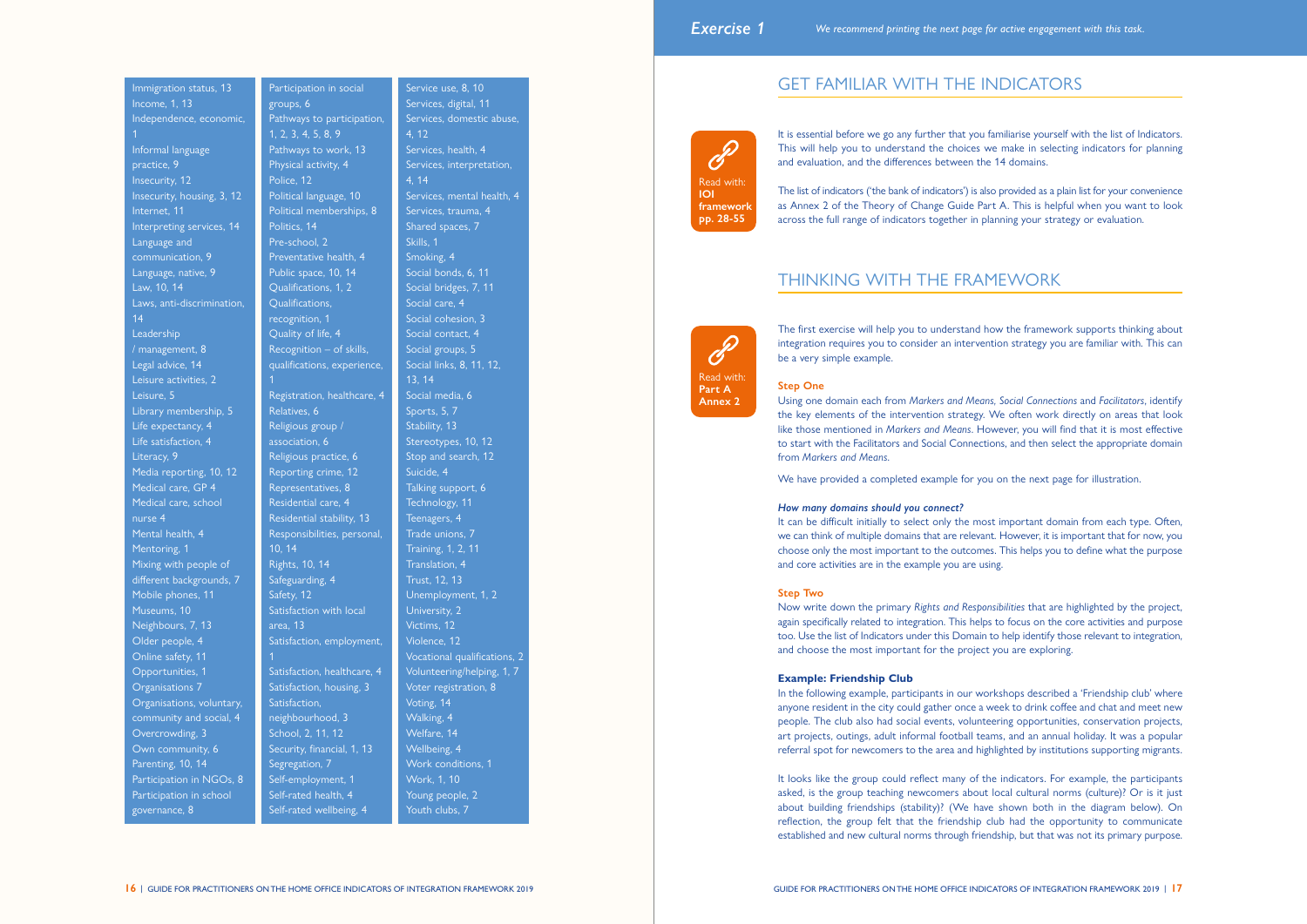<span id="page-9-0"></span>The facilitator is simply friendship (domain: stability). It also offered the opportunity to look at multiple indicators under 'social bridges', including asking neighbours for help, and under 'rights and responsibilities', since newcomers would learn about access to participation, services and citizenship. These are, however, dependent on other more obvious indicators (which we have shown in the diagram below). The red line shows the group's identification of the key domains for this project.



# PLANNING FOR SUCCESS

The Indicators of Integration 2019 framework is designed to support your planning and evaluation of interventions to increase integration. The Guide Notes Part A and Part B contain a range of tools and explanations to help you to apply the framework to work in your region.

The ways that you combine the indicators together with your assumptions about integration needs and the outcomes you anticipate from your intervention can be viewed as your 'theory of change'.

The Theory of Change approach helps you to develop statements of intended outcomes, and a flexible sustainable set of interventions with increased stakeholder commitment at all stages.

Building your theory of change for integration is a practice of identifying outcomes and outputs before confirming your activities, using the key principles to assess the effectiveness of planned interventions and involving a range of stakeholders from the start. The theory of change allows you to be flexible even when resources or opportunities change, and to work with other stakeholders to adapt interventions to reach your intended outcomes.

## **Integration strategies should consider the entire community**

While refugee strategies are increasingly referencing the Indicators of Integration framework, it is important to remember that the framework is designed to measure the integration of receiving communities and newcomers, rather than the assimilation of newcomers. In your planning, always consider the role of both migrants and receiving communities and reflect how you have included them in your activities and policies.

# PLANNING, IMPLEMENTATION AND EVALUATION

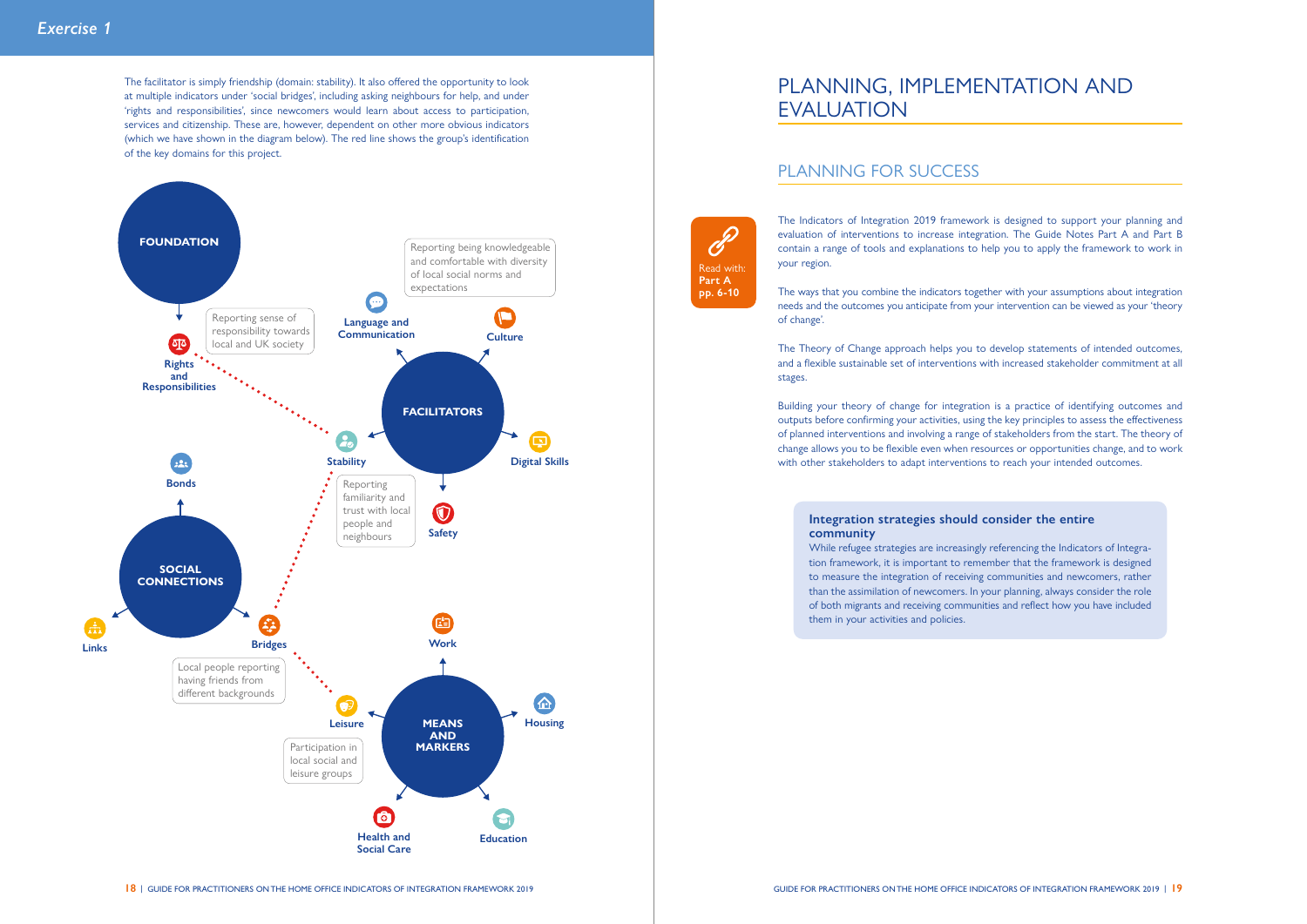## <span id="page-10-0"></span>HOW TO USE THEORY OF CHANGE

A representation of how and why a complex change process (the impact of your intervention on people's behaviour) will succeed under specific circumstances.

**First**, we state the assumptions on which we are basing our work: "The barrier to integration in this case is…."

**Second**, we collect evidence to support that assumption. This might be in the form of qualitative evidence from NGOs or statutory bodies, statistics from local surveys, or from the census. It is important to ensure that the evidence directly supports the assumption above and does not represent something else.

For example, a group of colleges in one local authority want to put in place interventions to address lower attainment on the part of newcomer students. Evidence of lower performance is required, but is not enough on its own. Effective planning for the outcome of higher attainment will also require evidence on the barriers to attainment affecting the target population. Statistical disaggregation of results by course might help to pinpoint where barriers lie. Focus groups with newcomer students would be an effective way of finding out about barriers they face.

**Fourth**, the design includes key targets against which the intervention can be measured while it is ongoing. These targets should be based upon the Indicators of Integration – you can select the most appropriate indicators. The exercise below will help you to become familiar with that process. The toolkit provides data sources for the bank of indicators.

Where evidence suggests that the assumptions are incorrect, or that the current focus is not on key barriers, we change the focus of our intervention.

**Third**, we ensure that stakeholders are involved in the identification of barriers, have access to the evidence supporting our assumptions, and are part of the group designing the intervention. This is key to ensure that:

- 1. there are no hidden barriers which will prevent the intervention being effective, and
- 2. that all of those identified in the key principles as sharing responsibility for integration are involved from the start; including institutions, receiving communities and newcomers.

**Fifth**, the targets above should be planned with and linked to key activities. This will help to keep the intervention on track. Where the intervention is not as effective as hoped, it is possible to use the indicators to identify ways in which the intervention might be more focused on the key outcome. For this reason, it is important that the indicator(s) and targets are closely aligned. Stakeholder commitment to the selected indicator(s) will ensure that the project can be adjusted to focus on the key outcomes – too often we find that stakeholders (including the designers of interventions) are more committed to the format of the intervention than the planned outcome. This helps to alleviate this risk.

**Finally**, the evaluation should be planned before the intervention begins. Evaluation should be carried out at intervals during the intervention (using the targets and indicators above), as well as at the end of the process. Help on evaluation and data collection is provided at Part B, pages 13 to 18.

This approach works because:

- **•** You work backwards (start with the vision)
- **•** It maximizes the value of participation

**Assumptions**

**Evidence**

**Targets**

## **Evaluation**

**Stakeholder commitment**

> **Staying on-track**

- **•** It is a "living" and changing framework that improves as you learn
- **•** Your "theory" explains why what you do will work.

## AN EXAMPLE USING THE THEORY OF CHANGE APPROACH

This approach is laid out below to show you the key stages. Starting from the end goal (our integration outcome), we work backwards to design the most effective activities. While there are many different activities we can choose from to increase integration across the 14 domains, it is important that these are aligned to the integration outcome we select as priority. You will note the arrows point backward in the direction of our planning process.

Please turn to Part A, Annex 1, Page 12, for an example of a case study on addressing high levels of racial harassment and promoting social mixing. The Annex provides detailed examples of the case studies. We provide a visual representation of Case Study 1 below to help you to see the Theory of Change approach in practice.



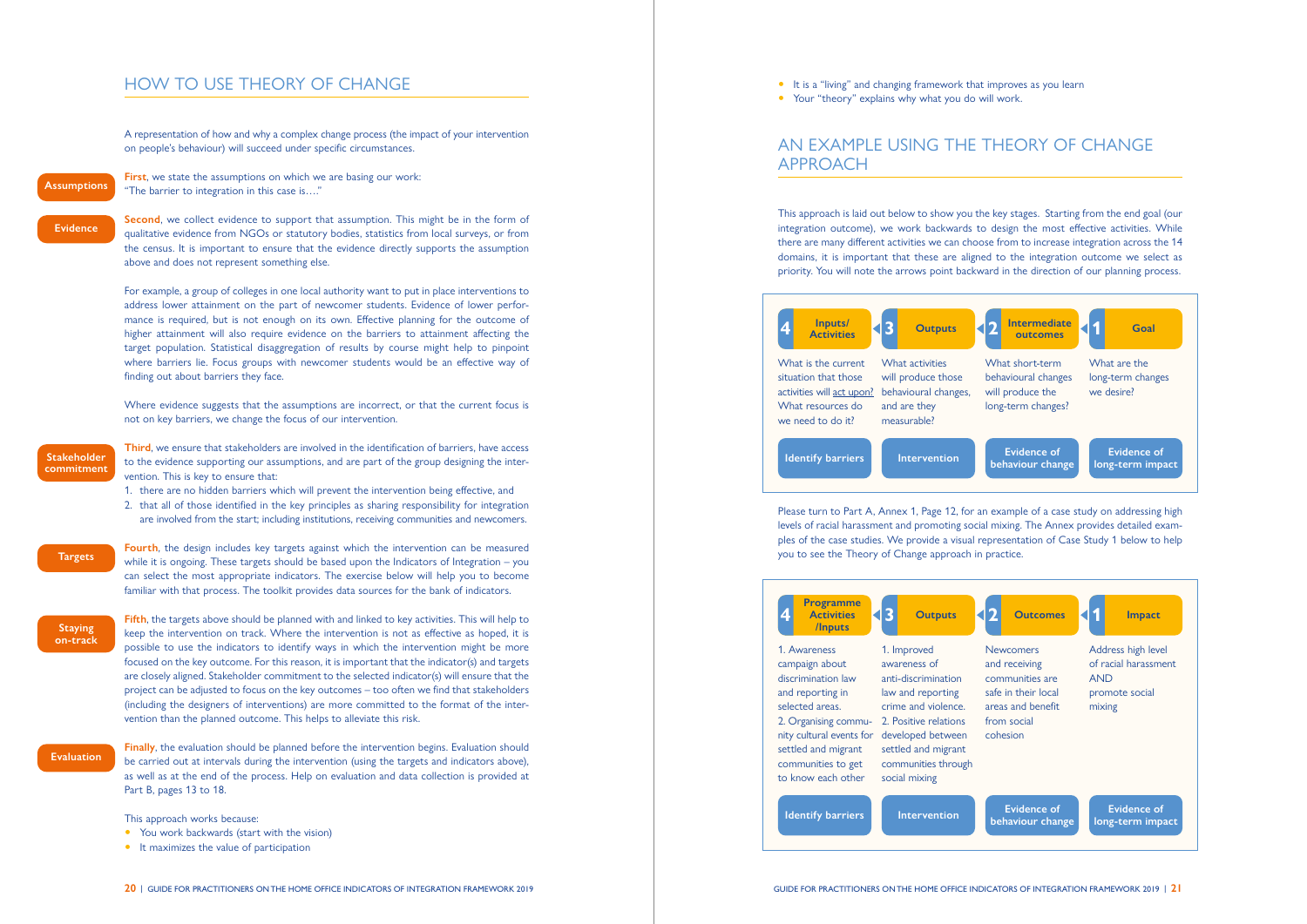Use The Bank of **Outcome** Indicators of Integration, **Annex 2, Part B pp. 22-26**

## <span id="page-11-0"></span>DESIGNING (OR RE-ENGINEERING) YOUR INTERVENTION STRATEGY



This is an exercise to help you to become used to using the Theory of Change approach, and to let you see the difference it makes to your planning and evaluation approaches, as well as (most importantly) to the impact of your integration strategy. The primary reason for using this approach is that it helps you to focus on the key objective of your project/ strategy, and design flexible interventions which can help you to reach that objective. Unlike other more rigid planning models, a Theory of Change approach allows you to stay on track, even when resources, opportunities or stakeholders change, because it ensures that there is investment in the most important outcomes and measures.



## **Part 1**

We would like you to read the following short case study, and briefly plan an intervention to address the integration problems you identify.

A small population of isolated women migrants with limited English language skills are struggling to keep up attendance at ESOL classes. ESOL classes are for short periods of time and focus on more formal language skills. Because of caring responsibilities, attendance is uneven. They have few social connections outside the family to practice English. Language barriers also prevent them being in employment, so they have few other spaces in which to practice English or to initiate conversation.

The first part of the exercise does not require you to do anything new. Just follow your usual process. Planning processes for integration work often look like this. Does yours?

What's the integration problem you identify?

Which domain is most relevant to this problem?

What initiative would you suggest to address this problem?

State 2 key outputs from your project.

What is the Outcome (measurable impact on integration) of your strategy?

Use the Bank of Indicators of Integration (Annex 2) to find an appropriate Indicator to reflect this outcome. Which one have you chosen and why?

What's the long-term difference (impact) that your intervention will make?

## *Exercise 2*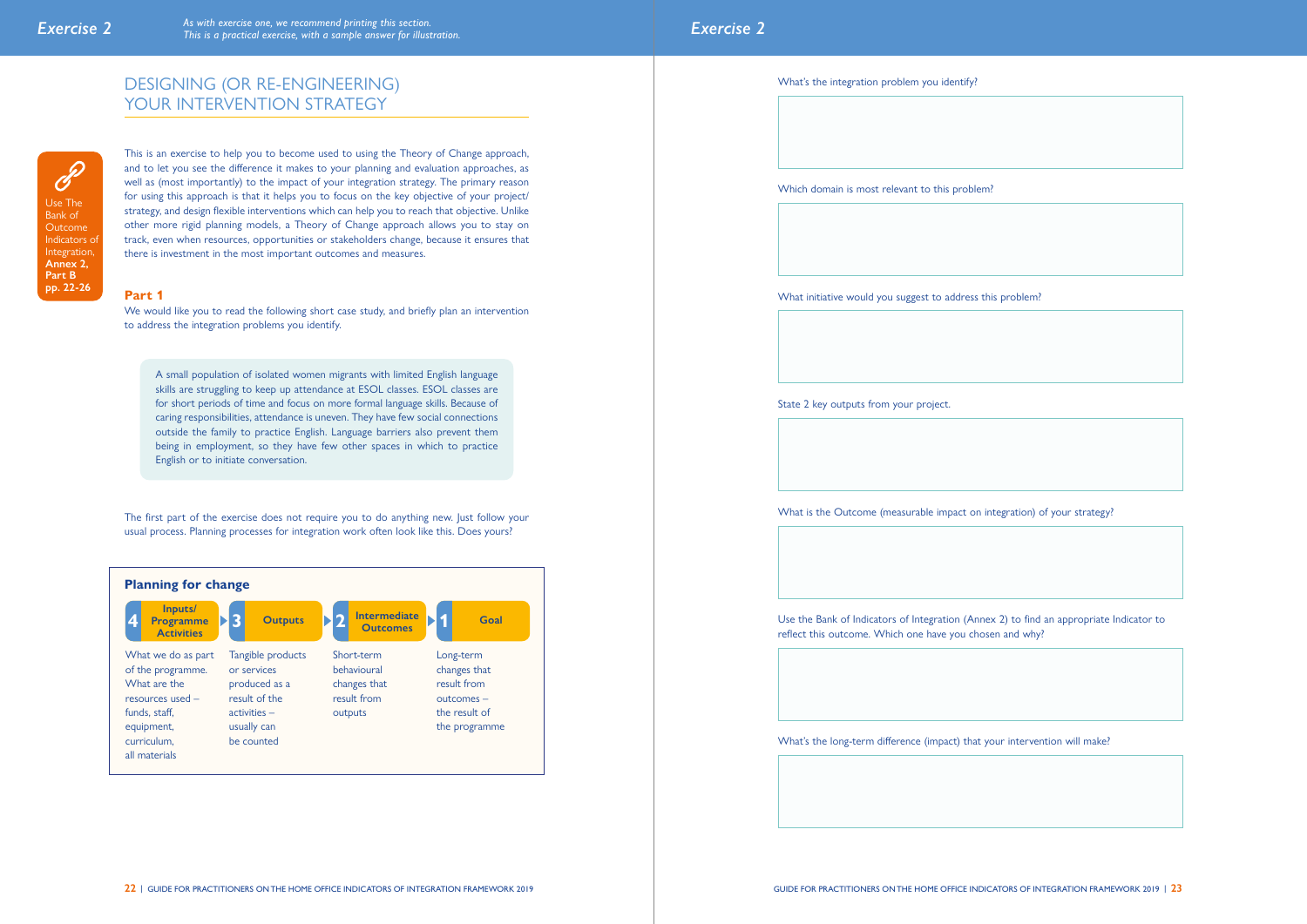## **Part 2**

In this part of the exercise, we will start applying a Theory of Change approach. Taking the same example, this time we work backwards from our goal to align our outputs and interventions more directly.



- **•** What is the strategy you are using or planning?
- What outcomes does the strategy aim to achieve?
- **•** What intermediate steps lead to those outcomes?
- **•** What assumptions are associated with each link in the causal chain?
- How can we measure outcomes?

What's the long term difference (impact) that your intervention will make?

Are you happy that the domain you have identified is still the most important/relevant to your purpose? If not, what is it now?

What is the Outcome (measurable impact on integration) of your strategy?

# Use the Bank of Indicators of Integration to find an appropriate Indicator to reflect this

is problem?

- 
- 
- 

| outcome. Which one have you chosen and why?             |  |  |  |
|---------------------------------------------------------|--|--|--|
|                                                         |  |  |  |
|                                                         |  |  |  |
|                                                         |  |  |  |
|                                                         |  |  |  |
|                                                         |  |  |  |
|                                                         |  |  |  |
|                                                         |  |  |  |
| State 2 key outputs you need to achieve this outcome.   |  |  |  |
|                                                         |  |  |  |
|                                                         |  |  |  |
|                                                         |  |  |  |
|                                                         |  |  |  |
|                                                         |  |  |  |
|                                                         |  |  |  |
|                                                         |  |  |  |
|                                                         |  |  |  |
| What initiative would you suggest to address this probl |  |  |  |
|                                                         |  |  |  |
|                                                         |  |  |  |
|                                                         |  |  |  |
|                                                         |  |  |  |
|                                                         |  |  |  |
|                                                         |  |  |  |
|                                                         |  |  |  |

How does this initiative differ from the one you suggested in Part 1?

## **Example:**

## **How does your attempt compare with ours? Let's find out.**

In short, the Theory of Change approach requires you to ask a number of key questions:

The above exercise has given you an opportunity to work through these questions. Below we provide a sample answer for the exercise, which shows how the product of your planning can change as a result of using this approach.

*This answer is drawn from our workshop participants' answers, and shows a typical change in using the new approach.* 

## *Exercise 2*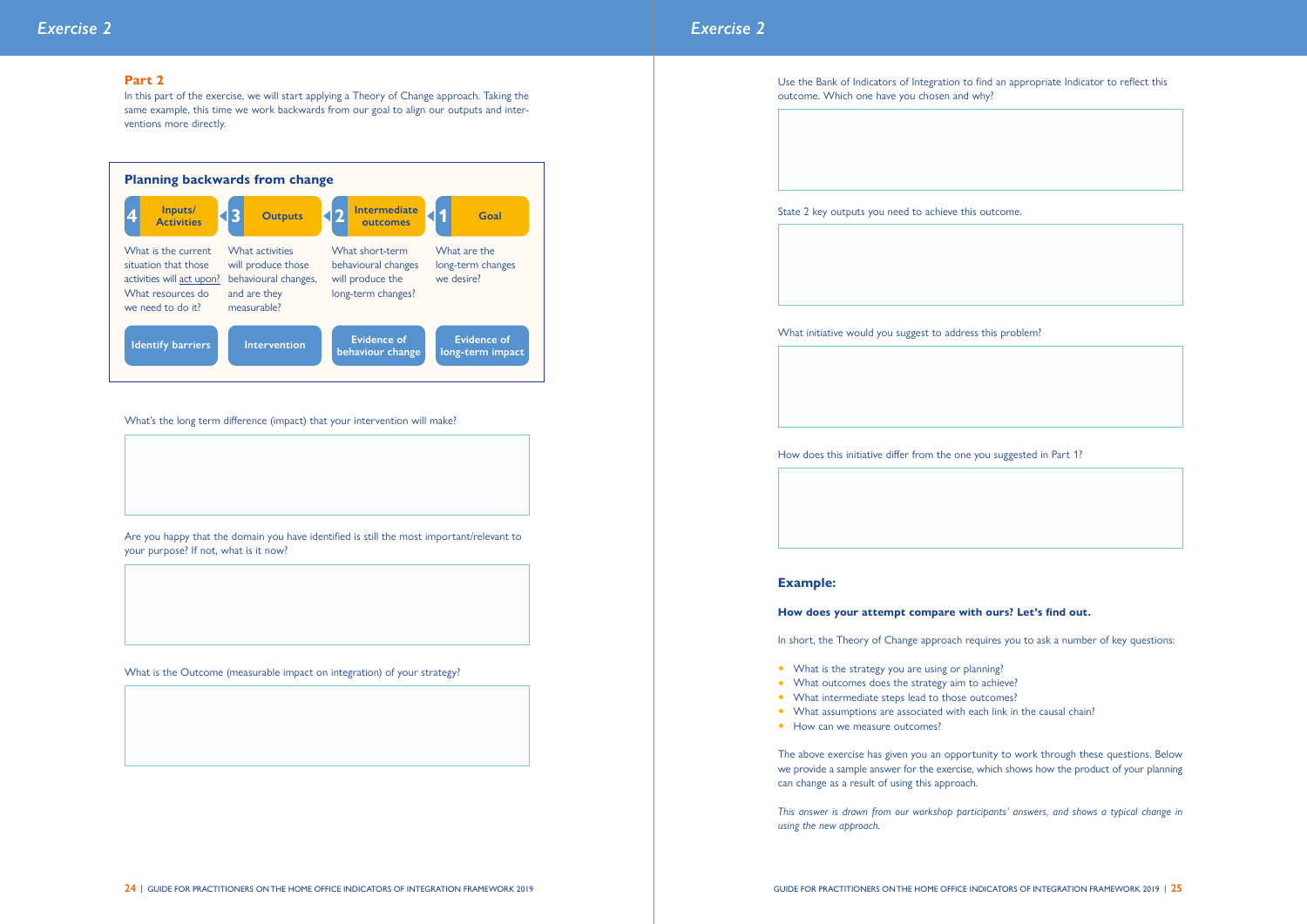## **Part 1**

## **What's the integration problem you identify?**

These women have few social connections outside family (possibly affecting confidence attempting English) and need flexibility in accessing ESOL education. Opportunities to engage flexibly could be investigated by ESOL providers, including at-home initial tuition for those with caring responsibilities to encourage them into formal classes and help find essential supports but other means of supporting language use and social connections might also help.

**Which domain is most relevant to this problem?**

Language

## **What initiative would you suggest to address this problem?**

Wraparound childcare for ESOL classes, with initial at-home tuition to help with confidence attending ESOL classes. Addition of social activity to follow ESOL classes with volunteer programme to help build social connections ('coffee, cake and chat').

## **State 2 key outputs from your project.**

- 1. More consistent attendance at ESOL classes.
- 2. More social connections with English speakers.

**What is the Outcome (measurable impact on integration) of your strategy?**  More opportunities for identified women to learn and speak English.

**Use the Bank of Indicators of Integration (Annex 2) to find an appropriate Indicator to reflect this outcome. Which one have you chosen and why?**  % regularly attending ESOL classes or equivalent adult English language learning

**What's the long term difference (impact) that your intervention will make?**  Stronger language skills amongst identified group

## **Part 2**

*When workshop participants applied the Theory of Change approach, and identified the most important elements (for them) of integration, we found a marked difference in their approach.* 

## **What's the long term difference (impact) that your intervention will make?**

The identified group will have more confidence and opportunities to use English on a dayto-day basis.

## **Are you happy that the domain you have identified is still the most important/ relevant to your purpose? If not, what is it now?**

Yes, but since social connections are key to integration and opportunities to use English, we would like to keep Social Bridges in mind.

**What is the Outcome (measurable impact on integration) of your strategy?**  Participants will have conversations regularly with local English language speakers.

**Use the Bank of Indicators of Integration to find an appropriate Indicator to reflect this outcome. Which one have you chosen and why?**  % participating in initiatives to provide language practice outside of classes (e.g. through social activities, with mentors or through volunteering).

We changed to this indicator because it allowed us to think about the supports necessary to build longer-term social connections to support longer-term sustainable language learning between learners and local volunteers, and the ways this would support wider social connections and sharing of knowledge about new and local cultures with one another through English (we acknowledge this might be through Scottish or Welsh in some areas). We felt ESOL participation in itself was not a sufficient indicator especially given the barriers to participation for this particular group.

## **State 2 key outputs we need to achieve this outcome.**

- 1. Regular interactions with local English speakers
- 2. Supported informal language practice with flexible access

### **What initiative would you suggest to address this problem?**

A friendship & language club or café would allow participants to attend as they are able, with volunteers to practice English language with. This might include a range of social activities to motivate participation of newcomers and local residents and a drop-in space at set times with café style to ensure regular access. Volunteers will need support, perhaps from an ESOL qualified person, as well as staff to support the administration of social activities and supervise the 'café' space. This would ensure that English language practice was available at a wide range of levels from beginner, and would connect newcomers with other recently arrived residents as well as long-time residents. This offers a range of secondary benefits to newcomers as well as language practice.

**How does this initiative differ from the one you suggested in Part 1?**  The Part 1 suggestion focused primarily on the ESOL classes mentioned in the example, and offered positive supports such as childcare and opportunities for informal practice. However it is only sustainable to the extent that the identified group can and do attend the classes, and the interactions with volunteers are quite narrowly focused. This new proposal offers an alternative which may encourage the identified group into ESOL but also offers the key social connections which support long-term language skills development and sustainable interactions with other local residents. We could also use other indicators to help measure progress, such as '% people who do not have English as a first language reporting ability to hold simple conversation with a local language speaker (e.g. a neighbour)'; or even '% confident to ask their neighbours of all backgrounds for help' (both of these are found under Social Bridges).

One example from our workshop used a 'whole family' approach, with children's play spaces on site. Another was women-only, which did not address childcare issues, but ensured focused time for women to develop friendships and language skills without the burden of managing child supervision at the same time.

Both groups agreed that consultation with the women concerned was key to the design of the initiative, since those decisions were key to ensuring participation and enjoyment.

## *Exercise 2*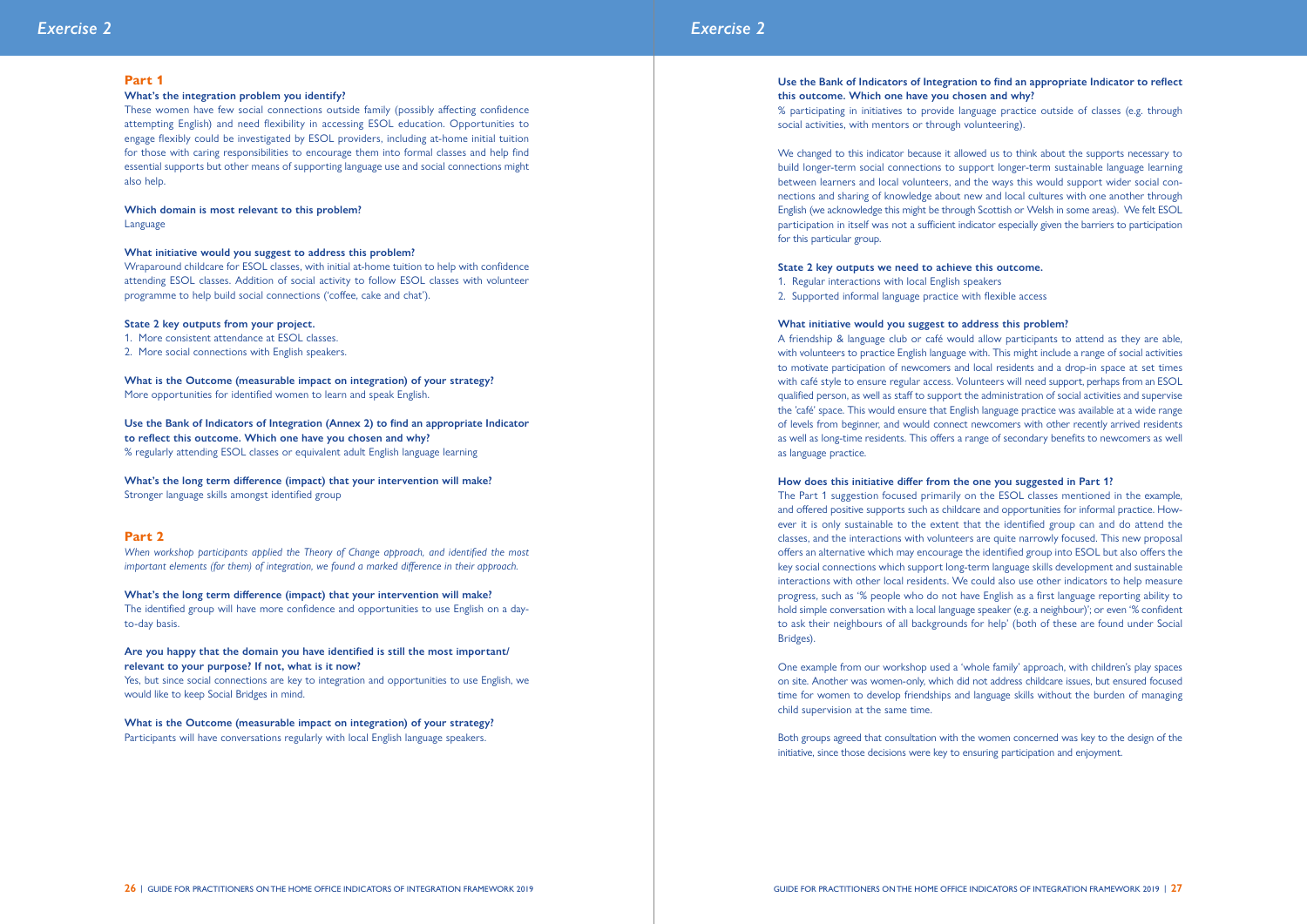An additional resource that is helpful at this stage is the Interactive Theory of Change tool, which you can scroll over with your mouse to explore key barriers, potential outputs, assumptions, and outcomes by domain.

This tool will help you to explore a range of different domains, and get some ideas for analysing existing interventions or strategies, and planning new ones. It is not a comprehensive information source, but a diagram that shows how the domains differ in respect of key barriers and so on. The second publications of indicates in the second publication of integration-framework-20

 $\mathscr{P}$ Download **What Works in Integrating Refugees**

For more ideas on interventions specifically with refugees and the principles on which they work, we recommend reviewing the 'What works in integrating refugees (2nd edition)' report.

This document provides a summary of the existing evidence on integrating refugees. It draws upon the most recent research from academics and that conducted by Migration and Border Analysis in the Home Office.

# <span id="page-14-0"></span>ADDITIONAL TOOLS OF THE INDICATORS OF INTEGRATION FRAMEWORK

 $\mathscr{P}$ Download: **The Summary of a Theory of Change for** 

**Integration**

- $\blacksquare$  Official Statistics data published by government
- National Survey survey by government or another at national level
- $\Box$  No Data Located currently there is no available data you can use (although there has been data produced on this indicator in integration research)
- Other Data data produced by other organisations (may be publicly available or restricted)

- Information on how the data can be disaggregated
- **•** Source
- **•** Level of data
- **•** Collection frequency
- **•** Links to technical information
- **•** The data/information source



 $\mathscr{E}$ Download: **Home Key: Office Integration Interactive Toolkit**

*Figure 2. From Part A, page 9 (image of Interactive Theory of Change).*

## THE TOOLKIT

An accompanying toolkit is published alongside the framework document providing detail on comparable data available in the public domain. The Indicators of Integration framework refers to a range of publicly available data throughout. You will note that on pages 28-54, the Indicators are accompanied by a series of symbols.

Larger representative samples can be useful to give context to data at local level. To facilitate international comparisons, data from international and pan-European surveys has been included in the toolkit where possible.

There are 4 main components to the toolkit:

- **•** UK source overview
- **•** UK questions and data information
- **•** International indicators comparison
- **•** International data sources

Users can filter by domain, and by indicator.

Example questions/data sources are provided for each indicator including:

We recommend downloading and reviewing the toolkit contents to familiarise yourself with the available data as this will help in building robust assumptions at the outset of your strategy /intervention design and support a reliable evaluation strategy. The file is in MS Excel format and can be easily stored on your PC. Updates may be available in future.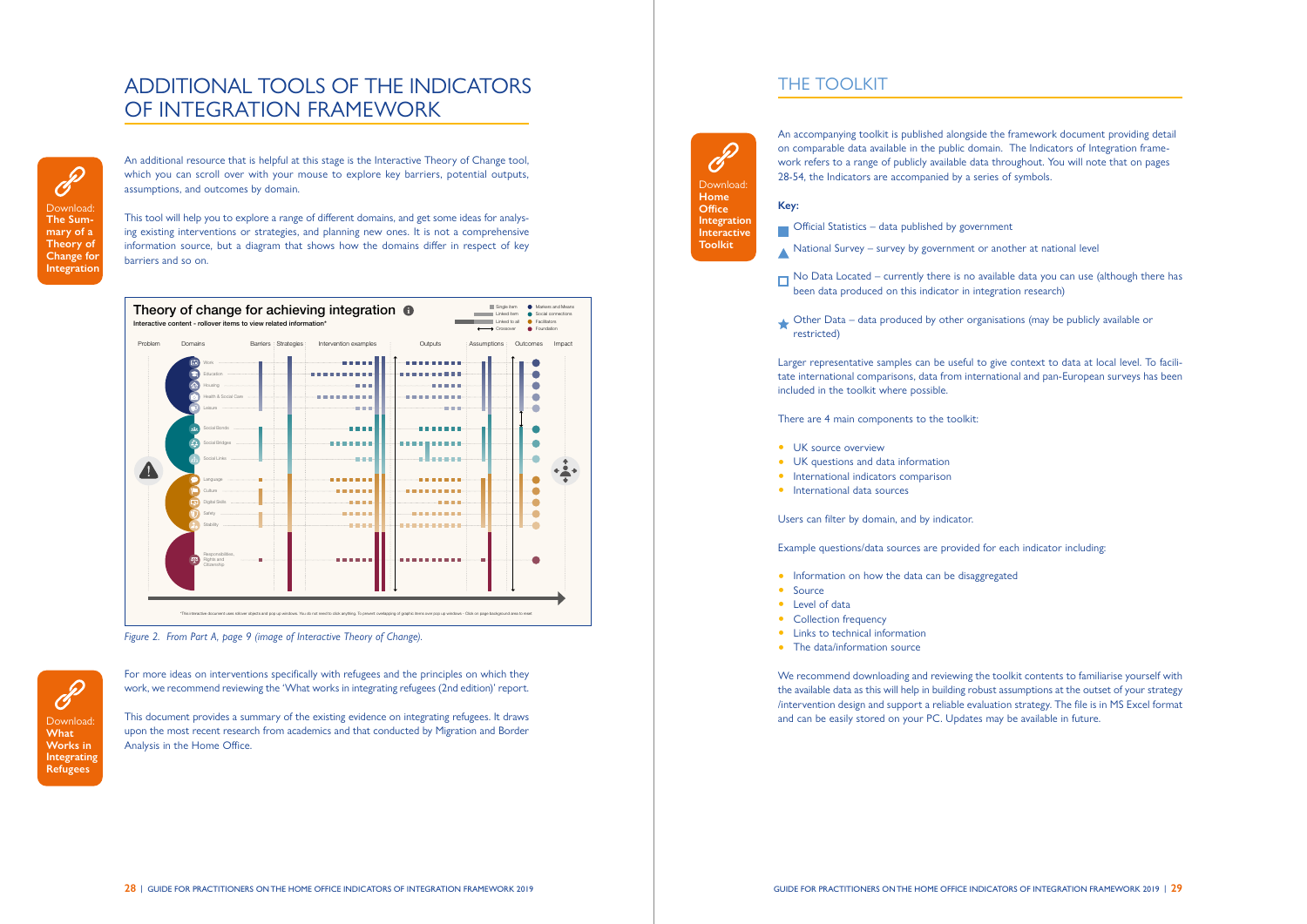# <span id="page-15-0"></span>HOW TO WORK WITH STAKEHOLDERS

We established in the previous exercise that having input from a range of key stakeholders is essential to a well-designed intervention. In the example above, we might imagine a range of stakeholders including:

- **•** Members of the target newcomer group
- **•** Residents of the same or similar ethnic or national identity who already have good language skills
- **•** Local residents of other backgrounds with interest in this type of activity
- Clubs or societies in the area that can provide complementary social activities and benefit from new members (sports, leisure, arts, environmental, etc.)
- **•** ESOL providers
- **•** Local authority and other public sector staff supporting newcomers (eg health, housing, education, resettlement, etc)

It is important that you consider the widest possible range of stakeholders for your intervention, since the main goal of any integration intervention is long-term mutual adaptation of receiving communities, institutions and newcomers.

How you involve each of these stakeholders during the project will depend on the intervention and the planned forms of evaluation. However, at design stage, we recommend that you provide direct opportunities for input for members of the targeted newcomer group(s) and receiving communities and institutions who will participate. It may be necessary to engage an interpreter to support this part of the process as well as later activities if your intervention concerns language. Targeted newcomer group(s) can offer key insights both for design of interventions and planned evaluation strategies. You should have gender and age considerations in mind when engaging with stakeholders to ensure inclusiveness as well as addressing disability, sexuality or income disparities which might cause exclusion of some of the targeted group(s).

**Do your stakeholders include institutions and members of receiving communities?**  If your intervention strategy is already under way, and you can identify key stakeholders who were not involved in the initial design, you can include them in your evaluation to support sustainable outcomes and strongly effective next steps.

## **Example:**

One example brought to our workshops was a project that trained newcomers in ICT skills and job applications, as well as mentoring in applying for jobs with the local authority. The project was well-designed for the purpose of building skills, motivating job aspiration and building confidence amongst newcomers.

Discussion in the workshop however identified a number of potential barriers to sustainable integration outcomes. Since hiring managers had not been involved in the design of the project, there was no mutual understanding of the barriers for newcomers to finding a job. In our workshops, participants suggested some key modifications to ensure the success of the intervention:

- **•** Circulate information about the project amongst hiring managers and to members of upcoming appointment panels, with opportunities to ask questions about recruitment and appointment considerations.
- **•** Adapt or establish mentoring programmes in the local authority to help successful applicants, both newcomers and other community members, and ensure that information about performance, pay and promotion were well understood and available to all.
- **•** Seek feedback from hiring managers in advance of any extension or design of similar projects.

### **Integration is a shared responsibility!**

The principle of shared responsibility should be at the heart of your intervention strategy. Responsibilities might vary depending on the strengths and resources of stakeholders, and the involvement of actors might differ from project to project. It is important however to ensure that relevant stakeholders are committed to the intervention strategy you are designing, so that the responsibility for integration is clearly communicated over the longer term. This is where is it is helpful to align your strategy with existing activities and resources, to create pathways into sustainable services and social connections, and reduce the risk of your initiatives being short-lived and not sustainable.

For example, you would find it more sustainable to resource language and childcare support for migrants into existing activities in the local area than to recruit and train staff and volunteers, promote activities and address language and childcare barriers for a new initiative. Identifying a range of stakeholders who will take the work forward over the long-term is key to finding and strengthening these potential pathways.

We therefore suggest to include stakeholders from the beginning in the design of your intervention and ensure that stakeholders agree on common outcomes. Whilst activities can change depending on resources or participants, jointly agreed integration outcomes should remain the primary focus. Suggested issues to agree with stakeholders are:

- **•** Desired integration outcomes
- **•** Actions needed to produce outcomes
- **•** Interactions with existing interventions and stakeholders
- **•** Logic of the process
- **•** Responsibility for each of the actions and completion of each relevant stage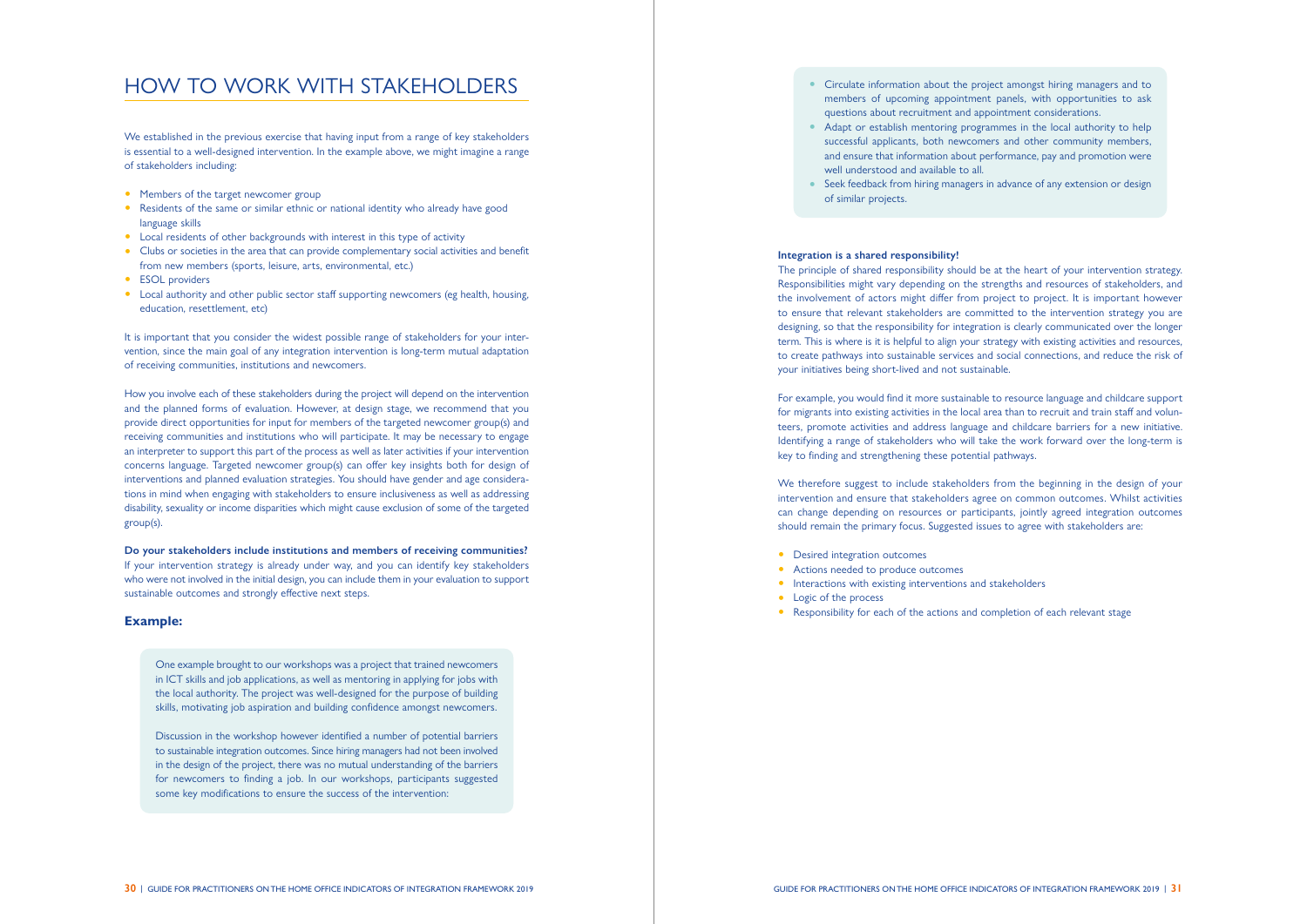# DEVELOPING AN EFFECTIVE EVALUATION STRATEGY

Evaluation usually means the analysis of a project's success after the project is finished. Based on the collected data in a baseline study, you describe and analyse achievements that have been reached through your project activities. Carrying out the evaluation throughout the strategy or project, however, is more beneficial to its success.

Key to getting an effective evaluation strategy is to design it from the beginning, along with your activities. Using the Theory of Change approach above will help you to identify which Indicators are appropriate, and the Toolkit will help you to identify what data exists at national, regional or local levels for comparison. Designing the evaluation methodology during the planning stage will allow you to assign sufficient resources to it and collect necessary data throughout. With a strategy in place and assigned roles, the evaluation and the connected data collection can take place at an ongoing basis and will not be an over whelming task at the end.

It is important to consider evaluation as an asset to your integration strategy or intervention(s), even though it too requires resources. Effective evaluation throughout the strategy or project will help you to identify strengths and weaknesses of your approach, and to adapt your activities to ensure you achieve your priority integration outcomes. Monitoring and evaluation discussed during the strategy or project also create transparency and trust with stakeholders.

- Collect robust data and quality evidence from well-recognised sources to inform your assumption statements.
- 
- Formulate assumptions to help capture evidence on causality.<br>
Recognise the limitations of your assumptions or evidence related to the data available.<br>
Feed this data into project design and baseline studies<br>
Docum
- 
- 
- learning

#### **Data helps improve our assumptions**

In planning your evaluation strategy, we suggest the following:

We strongly suggest that you also seek guidance on evaluation from planning staff in your local authority, and consult dedicated guides to designing evaluation like those published by UKES (evaluation.org.uk).

A useful tool is provided in Annex 3, Part B, which gives an overview of statistical and qual itative data available in the UK with which you might compare your area or sample.

It is useful to familiarise yourself with the range of data already available in your area, as this can provide sample questions for your own data collection (using the same question as in another survey allows for direct comparison, if appropriate), guidance on sample sizes or other considerations, and an understanding of what is known in the area already. You can use this to guide your own assumptions as you design your intervention or strategy, and your evaluation.



#### **Measuring change**

In measuring integration, we find it most useful to measure the rate of progress in an area or across different groups, while recognising that progress will likely be slower for those with multiple disadvantages.

What targets should we use then? We suggest that integration has been achieved where there is a reasonable parity between opportunities, experiences and outcomes for different people. Baseline data can be used to establish the difference between places, or between groups of people, and to establish through discussions with stakeholders what progress might look like in your local context.

You can use outcome measures to compare groups such as migrants or refugees with equiv alent cohorts in the settled population. Long term, expectations for such groups should be related to expectations for other members of the local population.

In those measures, it is good practice to acknowledge diversity within and between groups on the basis of gender, age, sexuality, disability, class, length of residence, education, and income. For example, some groups may have significantly different profiles based on the above, leaving aside ethnicity, nationality, language or migration history.

Measurements are not intended to imply that all participants will necessarily need or wish to achieve the implied outcome. Stakeholder engagement is helpful to ensure that integration aims are shared by all parties at the outset, and different aspirations or needs are under stood in constructing baseline data. It is important to be cautious in assigning any cultural explanations to aspirations since both receiving communities and newcomers can be subject to stereotyping on these lines.

#### **Which measures should we collect?**

The updated Indicators of Integration framework features a set of 14 domains, all of which are core to integration. None are mandatory for use in designing your strategy or intervention. We do however highly recommend the inclusion of social connections as these play a central role in integration.

Your choice of measures will be guided by:

- **•** The priorities in a particular context **•** The key questions to be answered **•** The practical and resources constraints on data collection and handling
- 
- 

Providers of particular targeted services (housing, employment, etc.) should use a range from across framework to measure impact on integration, since selecting indicators only from specific domain of service provision will only measure direct service provision, not impact on integration.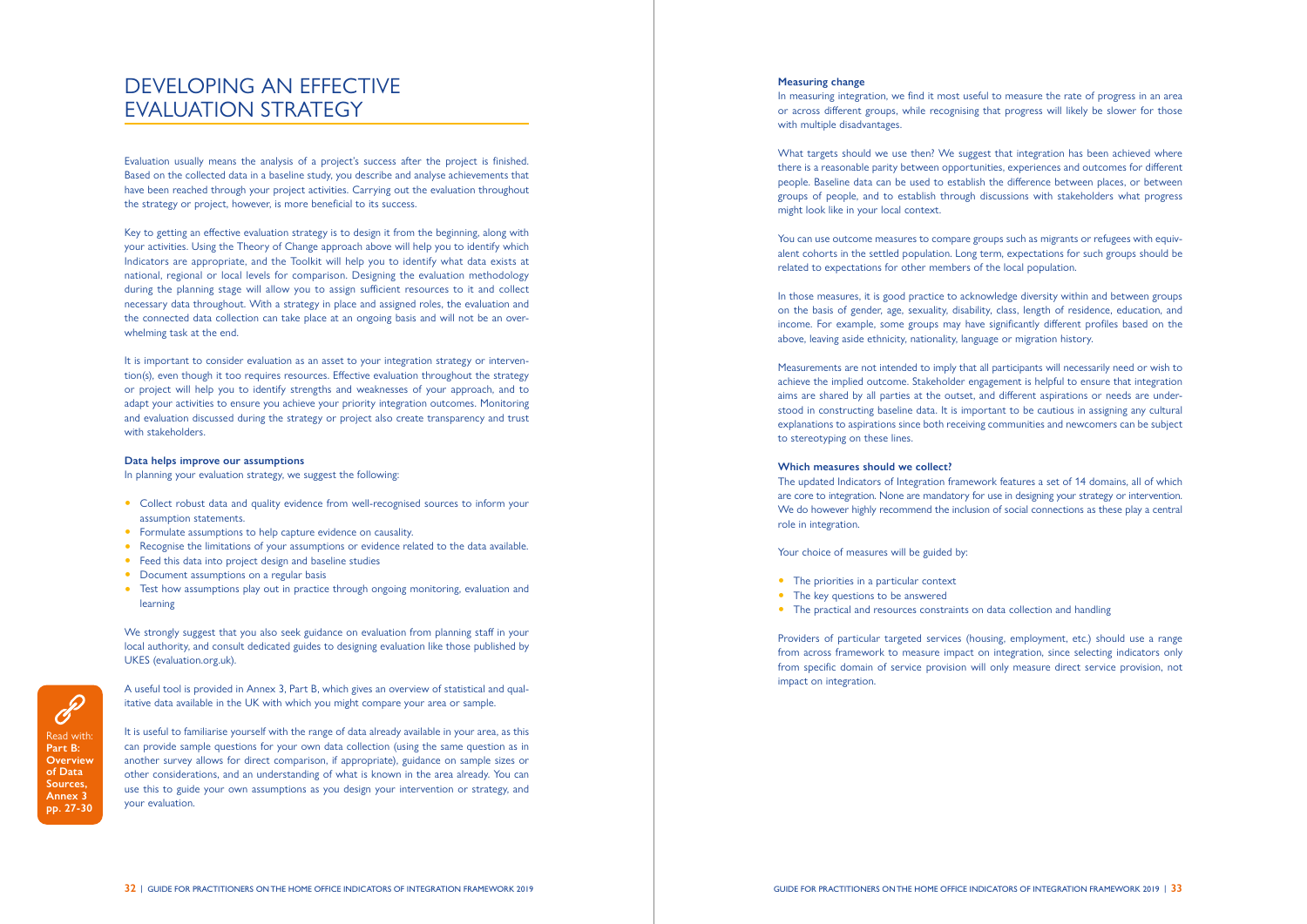### **What data collection measures should we use?**

In any intervention, there are multiple opportunities for collecting data as part of normal monitoring processes as well as the data collection methods you design into your evaluation plan.

A full range of data collection methods is laid out in Part B (see Table 3). Our specific recommendations for data collection are:

- Consider the fullest range of data available (reports, records, plans likely to be produced as part of the ongoing intervention activities) as well as generating data specifically for your evaluation (for example through surveys, focus groups or interviews).
- **•** Involve stakeholders in different aspects of data production and collection to promote active and collaborative engagement of community members, service providers and policy makers in the design, development and evaluation of services and research. At the design stage, stakeholders may select measures appropriate to their circumstance. Each set of measures then can be designed to fit into a larger evaluation framework to provide a reliable measure against the Indicator(s) selected.
- Participants can help to design easy and reliable feedback mechanisms (e.g. end of activity notes, quizzes, feedback posters, feedback boxes, creative outputs, or even simple answers to 'what is your next development priority' in skills classes). Participant feedback should be sought from all participants, including newcomers, other participating residents, activity volunteers and/or staff. Co-production of data is also a chance for receiving communities to tell their story of participation and measure adaptation to newcomers.
- **•** Periodic data collection might also be sought from partner organisations, although do bear in mind that statistical data from statutory bodies can often involve delays in publication, and be aggregated at a different scale which makes comparison difficult. Discussing available and/or collectible data with partners is important at the design stage.

**Example:** In our 'language café' example above, we would seek feedback from all participants, not just our newcomers, and it would be best if a range of participants were involved in the design of feedback mechanisms. You could even add more feedback mechanisms after the start of the intervention programme if you identified easy ways to collect this information.



Use this table to record the outcomes from your programme's Theory of Change (TOC) for<br>putting together an evaluation plan. You can match your outcomes to outcomes from the 1 putting together an evaluation plan. You can match your outcomes to outcomes from the TOC for<br>Integration Outcomes Framework that is relevant for your programme and beneficiaries. From the<br>Indicators of Integration Toolkit In the Islam of Integration Toolkit, such as programme management in  $\alpha$ *Table 5: Source: Adapted from Taylor et al., 2005 and Financial Capability, n.d.*



#### **Data analysis**

Analysis of data will depend on the types of data you are collecting. We recommend that you make contact with data scientists in your local authority to discuss your approach at design stage. They will be able to advise on robust analysis. Consider keeping stakeholders involved in analysis as they submit data throughout the project. Analysis should be carried out as part of your regular review activities, and not left to the end of the project. This will ensure that your strategy or intervention can be adjusted if data highlights any unanticipated issues in the connection between your intervention(s) and the intended integration outcomes.

Good data analysis should take account of the following:

- **•** Consider changes in local and national context over relevant time period
- **•** Identify key areas of change and rates of change for relevant groups
- **•** Identify barriers to change
- Remember lower rates of service access may be positive if service no longer required by subgroup

prepared to:

- **•** Account for demographic change
- **•** Consider sample changes
- **•** Address assumptions about causality

You can use the template provided in Annex 1, Part B to put together an evaluation plan. You will need to have a clear outline of your stated outcome(s) and selected indicator(s) before beginning. This template will help you to clarify how you intend to collect data, the sample(s), frequency and analysis processes required.



## Annex 1: Evaluation planning

Your Theory of Change Outcome Theory of Change for Integration Out Indicators Data source and frequency of data collection, questions (What information do you already have? What additional information will you need?)

*Figure 3. Part B, Annex 1 Evaluation Planning.*

| 1                                         | Data collection methods/related activities<br>(What methods will you use to gather additional information?)            |
|-------------------------------------------|------------------------------------------------------------------------------------------------------------------------|
| OC for<br>m the<br>i row or<br>not in the |                                                                                                                        |
|                                           | Sample (How many individuals you will collect data from?)                                                              |
|                                           | Responsibility<br>(Who will collect this data?)                                                                        |
|                                           | Data collection and analysis process<br>(Which activities of your programme will help to achieve a particular outcome) |
|                                           | Timeline (When this needs to be done by?)                                                                              |

- 
- In addition, it is necessary to follow good practice in building explanations, including being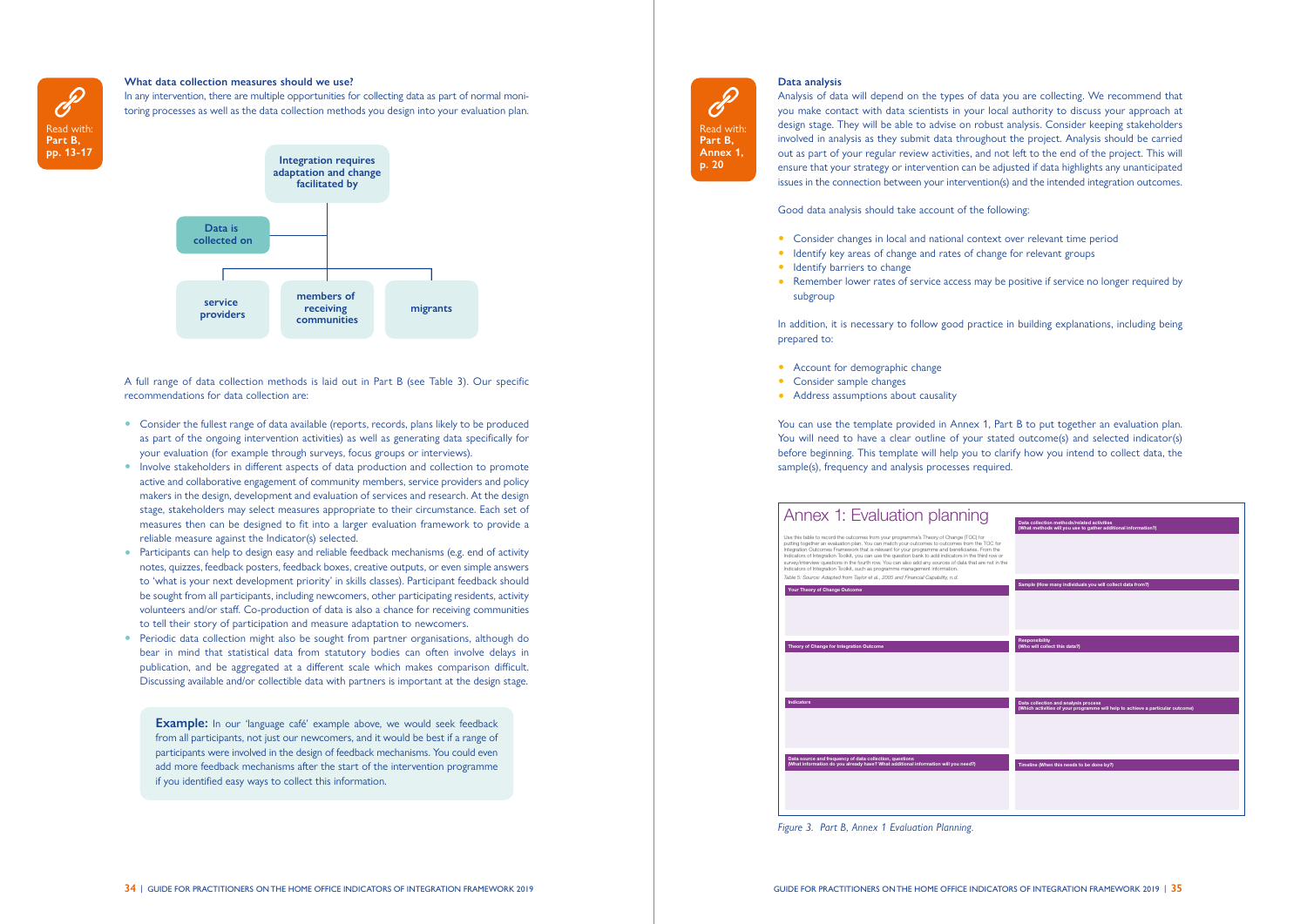<span id="page-18-0"></span>We recommend that you also review the range of data collection methods laid out in Part B (see Table 3), and that you use this annex as part of a discussion process to support an inclusive evaluation strategy, rather than completing it in advance of discussions with stakeholders. Do try filling it out yourself to get some practice before you share it with others! You may find that you need to give some explanations to partners about the evaluation process.

In designing your sample, and your data collection methods, it is worth thinking of these as containing several different methods (and also possibly samples) depending on the outcomes you intend to measure. For example, some samples might be representing participants in a particular intervention, while other samples represent the wider local community. In the section called 'Sample' therefore you would state all of the different samples you will need.

*I will update my project plan and use it for designing next stages.* 

*These approaches can inform other work areas e.g. tackling poverty work, inclusion and diversity.*

*We aspire to use the suite of indicators to measure the ongoing progress of the Syrian Integration Project.*

*I will use the framework to inform future engagement approaches.*

*I will inform commissioned organisations about the indicators toolkit.*

*We will compare to the system we are using at the moment in regard to data collection.*

*We will look at how IOI may fit within the framework for Integrated /City of Sanctuary.*

*It can be used in* 

*our work plans (for starters!)*

*We will embed it within our monitoring and evaluation of projects that exist, and in* 

*planning stages.* 

*I will discuss with my line manager about how we can incorporate into VPRS planning and delivery, but also wider integration goals of the council.* 

*It's given us ideas for data evidence collection.*

*I will share with the team and try using it for future projects.*

*We have started to use this to identify gaps in support and areas for implementation.*

*We will try to influence policy makers not to simply focus on means and markers.* 

*I will be informing data intelligence colleagues.*

*I will meet with our Equalities Officer and Community Cohesion Coordinator to discuss mainstreaming this.*

*We will review the terms of reference of our strategic resettlement group and also contract terms of refugee support services contract (review targets).* 

*I plan on using this to evaluate proposed integration projects.*

*I have recommended it for the development of our corporate survey.*

*We will redo our assessment frameworks in order to better map progress.* 

*I will ask to give a presentation on this at our next Strategic Equality Plan Monitor Group.* 

# IMPRESSIONS FROM LOCAL AUTHORITIES

Participants in our workshops reflected on how they can use the framework to develop the robustness of their integration strategies and interventions, and this is what they told us.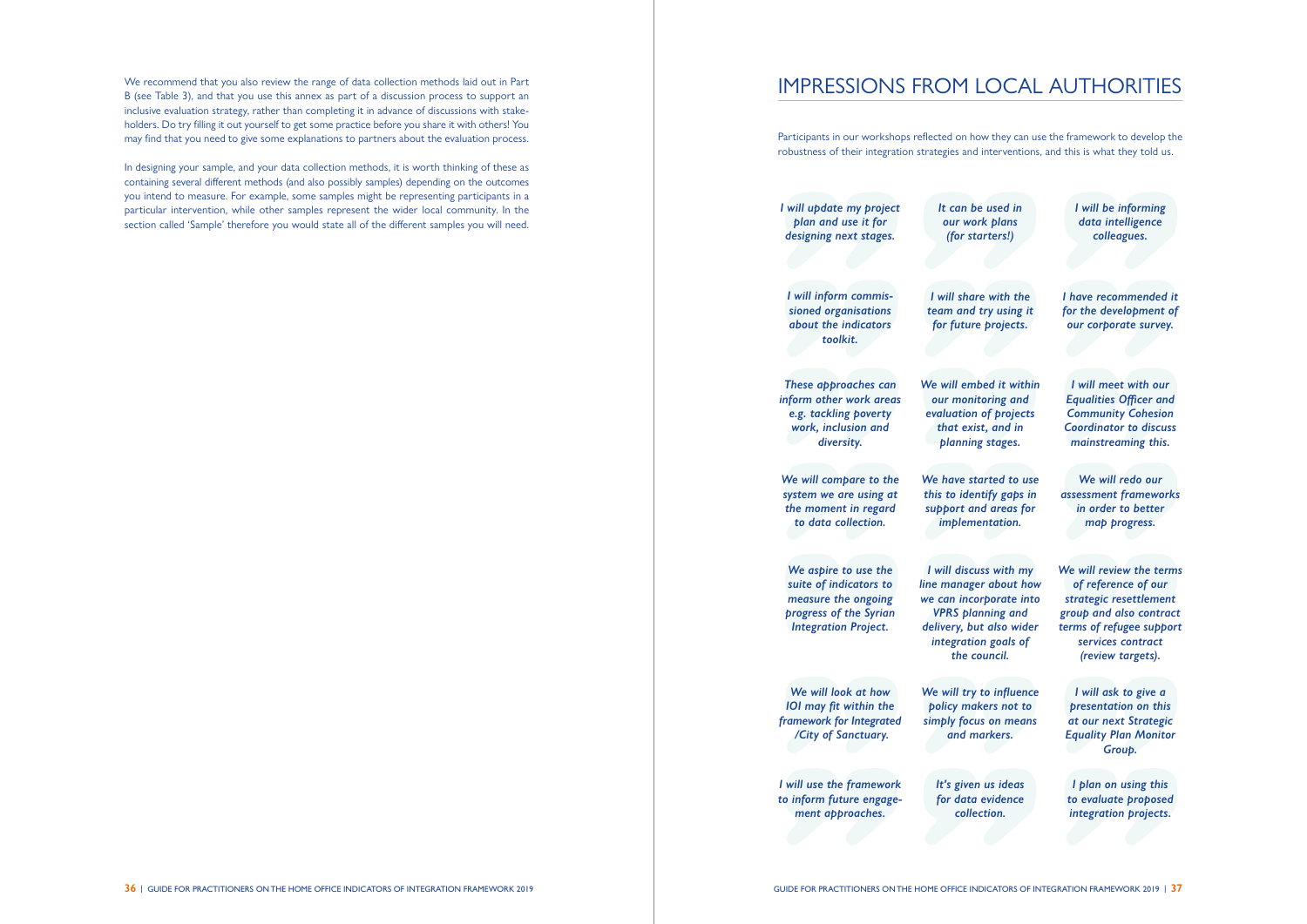# <span id="page-19-0"></span>BARRIERS TO USING THE INDICATORS OF INTEGRATION FRAMEWORK

Participants identified six key areas where they found barriers to using the IOI framework as fully as they would have liked. Through the workshops, we identified ways in which the updated framework could be used to address these potential barriers. We have provided examples of the barriers they mention in the table below (no means an exhaustive list!).

*Using the table below, make a note of the challenges you face in your workplace, and how you might plan around these.* 

|                              | <b>What challenges</b><br>are there in your<br>organisation?                                                                          | How can you plan<br>around them?                                                                                                                                                                                                             |
|------------------------------|---------------------------------------------------------------------------------------------------------------------------------------|----------------------------------------------------------------------------------------------------------------------------------------------------------------------------------------------------------------------------------------------|
| Leadership &<br>coordination | Lack of understanding of the<br><b>IOI</b> framework across local<br>government divisions.<br>Lack of coordination across<br>sectors. | Inform colleagues on the<br>framework, including this<br>guide and engage with RSMPs<br>on potential information<br>sessions.<br>Consider the establishment<br>of coordination mechanisms<br>adapted to the local context.                   |
| <b>Your notes</b>            |                                                                                                                                       |                                                                                                                                                                                                                                              |
| Priority<br>setting          | Intense pressure on range of<br>services at arrival point of<br>refugees in resettlement<br>scheme makes prioritisation<br>difficult. | Use the Indicators along with<br>the Theory of Change approach<br>with a range of stakeholders<br>to work with others (including<br>arriving families) to agree a<br>shared set of priorities and<br>pathways to sustainable<br>integration. |
| <b>Your notes</b>            |                                                                                                                                       |                                                                                                                                                                                                                                              |

| <b>Resources</b><br>(inc. Time)                                   | Balancing needs of arriving<br>refugee families with other<br>clients on existing resources<br>makes it difficult to argue for<br>more extensive interventions<br>for newcomers.             |
|-------------------------------------------------------------------|----------------------------------------------------------------------------------------------------------------------------------------------------------------------------------------------|
| <b>Your notes</b>                                                 |                                                                                                                                                                                              |
| Commitment<br>to evaluation                                       | No established practice<br>of evaluation for existing<br>strategies.<br>Rationalising the potential<br>time spent gathering and<br>analysing data.                                           |
| <b>Your notes</b>                                                 |                                                                                                                                                                                              |
| Efficacy of<br>monitoring<br>and/or data<br>collection<br>systems | Determining the appropriate-<br>ness of various indicators to<br>a meaningful assessment of<br>the programme.<br>Ineffective evaluations that<br>don't highlight errors or<br>good practice. |
| <b>Your notes</b>                                                 |                                                                                                                                                                                              |

| ٦g<br>er<br>ces<br>e for<br>tions | Designing interventions that<br>bring newcomers and receiving<br>communities together will<br>increase the sustainability of<br>integration efforts and meet<br>more needs across the whole<br>community without creating<br>competition.                                                                                                |
|-----------------------------------|------------------------------------------------------------------------------------------------------------------------------------------------------------------------------------------------------------------------------------------------------------------------------------------------------------------------------------------|
|                                   |                                                                                                                                                                                                                                                                                                                                          |
| al                                | Design your evaluation strategy<br>at the same time as planning<br>your intervention or strategy<br>to measure and monitor<br>effectively. This allows you to<br>plan resources for evaluation<br>and design it into activities.<br>Remind colleagues that this<br>helps you adapt your strategy<br>to achieve your desired<br>outcomes. |
|                                   |                                                                                                                                                                                                                                                                                                                                          |
| riate-<br>s to<br>of<br>at        | The new toolkit will help you<br>to identify data available to<br>support the measurement<br>of relevant indicators and<br>comparison in your local area.<br>Use the Theory of Change<br>approach and planning<br>evaluations from the start.                                                                                            |

Ensure stakeholders understand the purpose of evaluations for integration and the use of baseline data (even in simple terms) at the outset.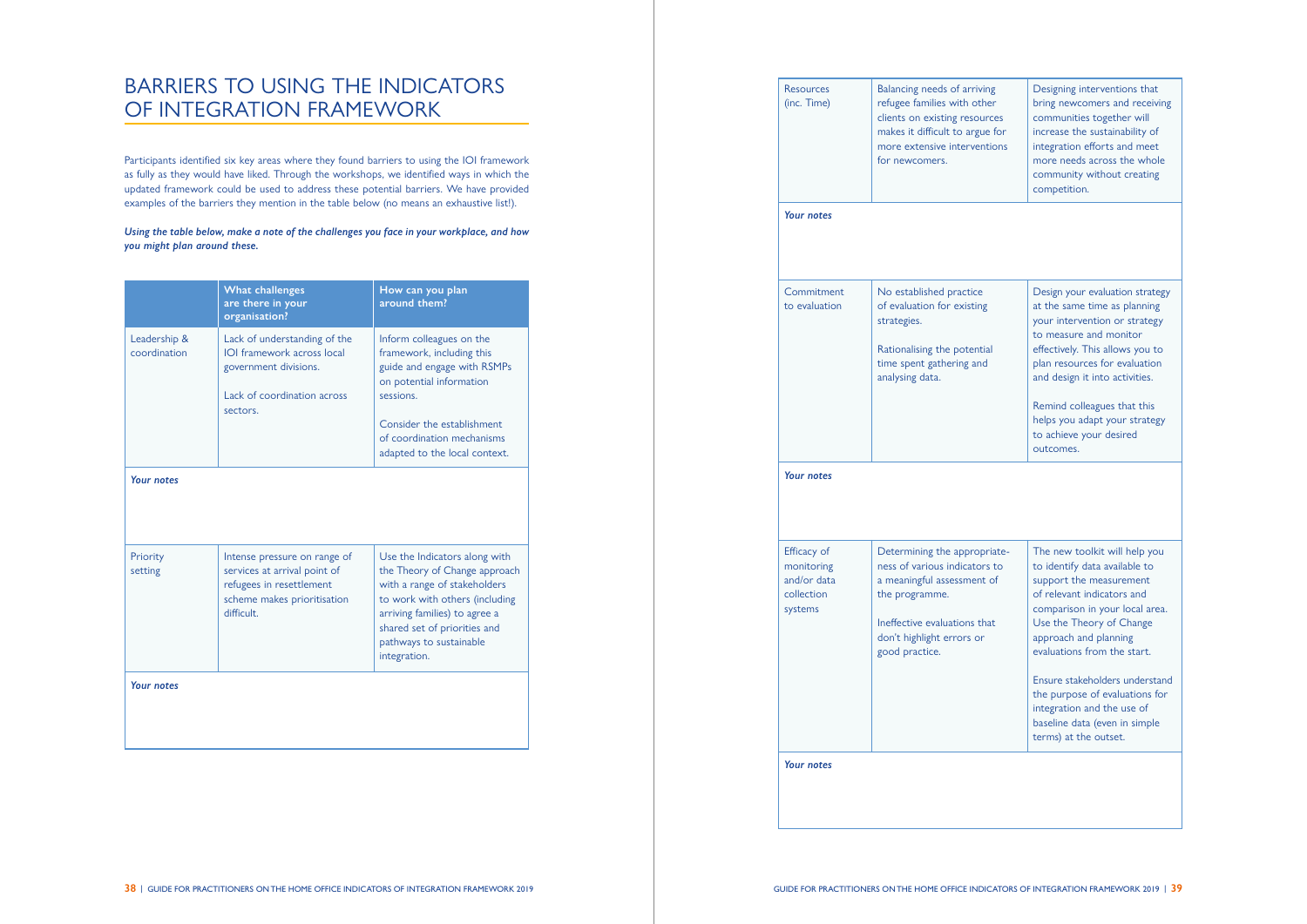<span id="page-20-0"></span>

| In-house<br>understanding<br>of IOI<br>framework | As there is no guidance<br>or strategy on integration<br>monitoring, most people are<br>unaware of IOI and there is<br>no expectation that it can be<br>used as a means of measuring<br>or monitoring progress in<br>integration. | Use this handbook to increase<br>your own confidence, and help<br>a small number of immediate<br>colleagues to do the same, as<br>well as find potential users<br>across your local authority<br>working on integration<br>outcomes who could also<br>become familiar with it.<br>Building a small network in |
|--------------------------------------------------|-----------------------------------------------------------------------------------------------------------------------------------------------------------------------------------------------------------------------------------|---------------------------------------------------------------------------------------------------------------------------------------------------------------------------------------------------------------------------------------------------------------------------------------------------------------|
|                                                  |                                                                                                                                                                                                                                   | your local authority (even<br>across different departments)<br>will help to provide discussion<br>groups for assessing existing<br>strategies or designing new<br>ones, as well as helping to<br>disseminate the benefits<br>of the IOI framework to<br>external stakeholders.                                |
| <b>Your notes</b>                                |                                                                                                                                                                                                                                   |                                                                                                                                                                                                                                                                                                               |

Northern Ireland, Scotland and Wales all have their own national Strategic Migration Partnerships, while there are nine regional Strategic Migration Partnerships across England. All have considered migration and integration since 2000.

## **England**

In March 2018, the Government published an *Integrated Communities Strategy green paper for consultation*<sup>3</sup> . The strategy highlighted the importance of English language proficiency for effective integration, before setting out concerns with the current system of English language learning. On English language provision, the Green Paper proposed a new community-based English language programme, a new network of community-based conversation clubs and work with local authorities in the Integration Areas to improve access to English language provision, and a new infrastructure fund open to other local authorities. An ESOL strategy is forthcoming at time of publication.

The *Integrated Communities Action Plan*<sup>4</sup> , published in 2019, sets out 70 actions the government will deliver to promote integration nationally. It includes activities across e.g. English language learning, strengthening leadership, supporting refugees, and working with schools to promote the integration agenda. The Strategy identifies and will monitor 20 selected indicators of integration in England, focusing on social connections, education, work, hate crime and segregation measures (to be reviewed in 2020). Five local integration areas set up a Local Integration Partnership to bring local partners together, including businesses and the social sector and faith sectors. Each identified local integration priorities and the most effective ways to address them.

In London, the *Greater London Authority Social Integration Headline Measures* 2019 uses 30 indicators (expanded from an initial 18 in 2018) to cover the three main parts of social integration (relationships, participation and equality).<sup>5</sup> It includes measures of discrimination, wellbeing and stability as well as citizenship.

## **Scotland**

Although Scotland does not have a social cohesion strategy, it has published refugee strategies and ESOL strategies. Scotland's *New Scots Refugee Strategy*<sup>6</sup> (first published in 2014) is based on the original 2004 Indicators of Integration framework, and sees integration as a longterm, two-way process, involving positive change in both individuals and host communities, which leads to cohesive, diverse communities. It recognises that, for approaches to integration to succeed, they must be about working in and with local communities, as well as with refugees and asylum seekers. The updated strategy 2018-22 focuses on education, housing, healthcare and employment. Asylum seekers are beneficiaries of integration strategies in Scotland from the moment of arrival.

<sup>3</sup> Ministry of Housing, Communities and Local Government (2018) *Integrated Communities Strategy Paper* [online]. Available at: [https://www.gov.uk/government/consultations/integrated-communities-strategy](https://www.gov.uk/government/consultations/integrated-communities-strategy-green-paper)[green-paper.](https://www.gov.uk/government/consultations/integrated-communities-strategy-green-paper)

<sup>4</sup> Ministry of Housing, Communities and Local Government (2019) *Integrated Communities Action Plan*  [online]. Available at: https://www.gov.uk/government/publications/integrated-communities-action-plan. <sup>5</sup> Greater London Authority (2019) *Greater London Authority Social Integration Headline Measures* [online].

Available at: https://data.london.gov.uk/dataset/social-integration-headline-measures.

<sup>6</sup> Scottish Local Government and Communities Directorate (2018) *New Scots: refugee integration strategy 2018 to 2022* [online]. Available at: [https://www.gov.scot/publications/new-scots-refugee-integration](https://www.gov.scot/publications/new-scots-refugee-integration-strategy-2018-2022/)[strategy-2018-2022/](https://www.gov.scot/publications/new-scots-refugee-integration-strategy-2018-2022/).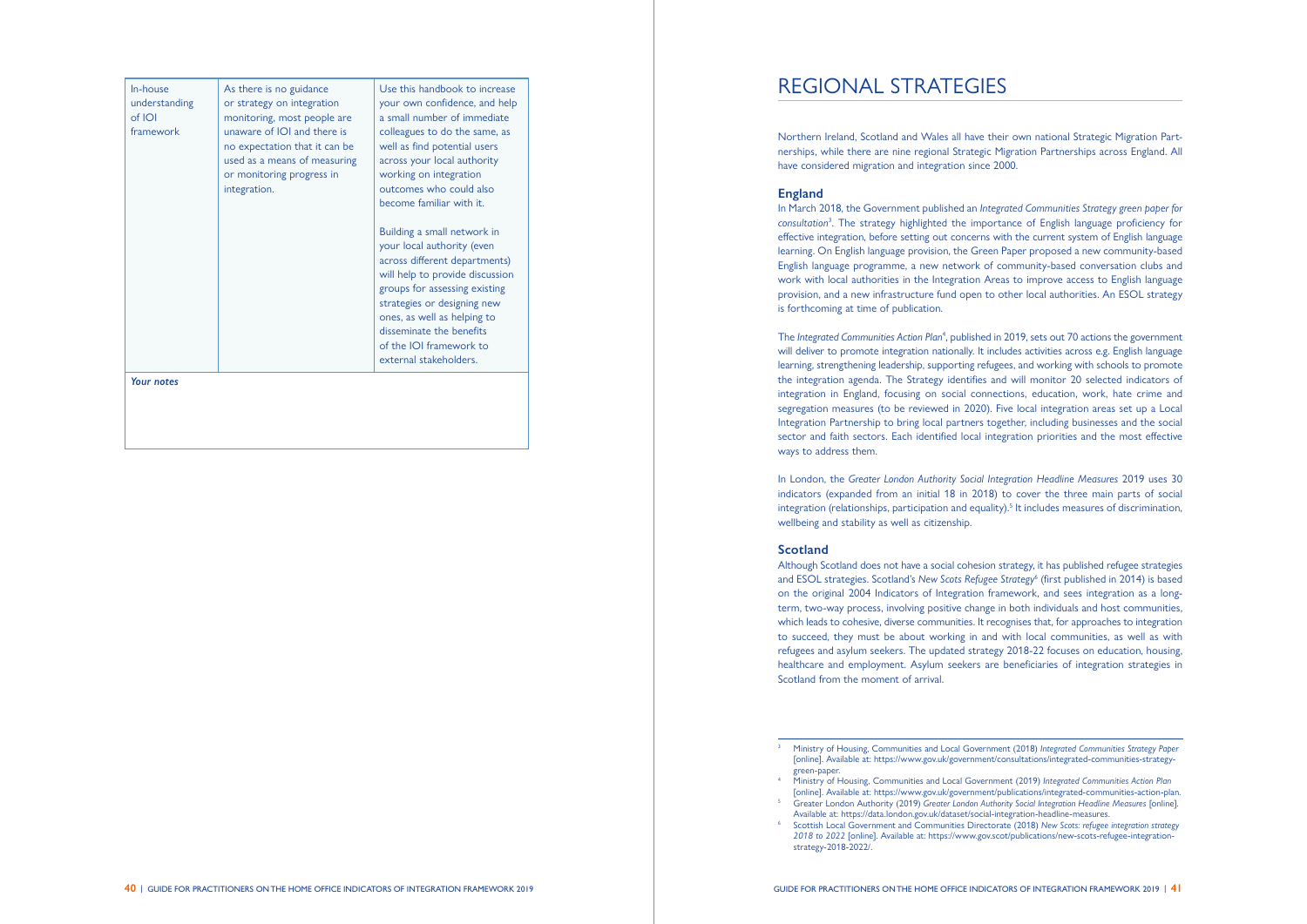The first national *ESOL Strategy for Scotland*<sup>7</sup> was published in 2007, updated in 2015 by Education Scotland. ESOL forms a vital part of work to support refugees and asylum seekers through the *New Scots Refugee Strategy*. Here you can see the detailed coordination mechanism that supports the implementation of the strategy:



## **Wales**

Councils have a range of statutory equalities duties, most notably those included in the Equality Act 2010. Although policy on migration is not devolved, the Welsh Government has responsibility towards migrants, asylum seekers and refugees living in Wales under its housing, health, education, social service functions and through its community cohesion agenda.

Asylum seekers are considered to be beneficiaries of integration strategies in Wales from the moment of arrival. Policies towards migrants in Wales are developed in the context of the Welsh Government's strategic agenda, specifically the Programme for Government (2011), and within the framework of UK, European and international legislation.<sup>9</sup> Local

The Welsh Government Community Cohesion Strategy *Getting on Together*<sup>8</sup> was launched in 2009 and focuses on policy and service areas that have a significant impact on how well a community gets on together including housing, learning, community, equality and the prevention of extremism. This strategy was explicit in support for immigration and a desire to counter prejudice.

The first ESOL *Policy for Wales<sup>10</sup>* was published in 2014 and updated in 2019. It explicitly names 'being able to communicate with confidence' as a central component of integration. The Wales Strategic Migration Partnership 3-Year Strategic Plan 2018-21 already recognises migration and managing the impact of migration in the devolved context as a shared responsibility requiring collaboration and involvement of partners across sectors in developing and implementing policies around migration.

<sup>7</sup> The Scottish Government and Education Scotland (2015) *Welcoming Our Learners: Scotland's ESOL Strategy 2015 – 2020* [online]. Available at: [https://www.education.gov.scot/Documents/ESOLStrategy](https://www.education.gov.scot/Documents/ESOLStrategy2015to2020.pdf) [2015to2020.pdf](https://www.education.gov.scot/Documents/ESOLStrategy2015to2020.pdf).

<sup>8</sup> Welsh Assembly Government (2009) *Getting On Together - a Community Cohesion Strategy for Wales* [online]. Available at: http://www.wasacre.org.uk/publications/wag/E-communitycohesionstrategy.pdf.

<sup>9</sup> Crawley, H (2014) Migration and Community Cohesion in Wales. Welsh Migration Partnership Briefing Paper [online]. Available at: [https://www.researchgate.net/publication/318925301\\_Migration\\_](https://www.researchgate.net/publication/318925301_Migration_and_Community_Cohesion_in_Wales) [and\\_Community\\_Cohesion\\_in\\_Wales.](https://www.researchgate.net/publication/318925301_Migration_and_Community_Cohesion_in_Wales)

Northern Ireland publishes an annual Good Relations Indicators report which helps to measure integration in receiving communities and attitudes towards ethnic minorities<sup>11</sup>.

*Figure 4.* New Scots Refugee Integration Strategy, Annex A, *Structures which support delivery of the New Scots refugee integration strategy,* available at: https://www.gov.scot/publications/ new-scots-refugee-integration-strategy-year-one-progress-report/pages/9/

authorities have received Community Cohesion Funding from the Welsh Government (WG) since 2009.

## **Northern Ireland**

Responsibility for integration strategy lies with the regional government, rather than local authorities in Northern Ireland. However local authorities have obligations to carry out Good Relations activities, and fund many of the integration activities currently taking place. Asylum seekers are considered to be beneficiaries of integration strategies in Northern Ireland from the moment of arrival.

The most recent Racial Equality Strategy 2015-20 contains a series of actions aimed at tackling racial inequalities; eradicating racism and hate crime; and promoting race relations and social cohesion along with the community relations strategy *Together: Building a United Community*. The forthcoming Refugee Strategy has directly incorporated the Indicators of Integration framework. The framework and Indicators can be used to support integration planning in Community Relations as well as in Good Relations. These strategies should be considered collectively in designing interventions for integration.

The Department for the Economy funds the delivery of ESOL Formal Language Training through local further education (FE) colleges, free to all asylum seekers, refugees and those granted humanitarian protection. Voluntary and community organisations also deliver mainly informal English classes. An ESOL NI Regional Co-ordination point was established with an ESOL NI website and online platform in 2018. Northern Ireland does not have an ESOL strategy in 2019.

<sup>10</sup> Welsh Government (2018) *English for Speakers of Other Languages (ESOL) policy for Wales* [online]. Available at: [https://gov.wales/sites/default/files/publications/2018-11/english-for-speakers-of-other](https://gov.wales/sites/default/files/publications/2018-11/english-for-speakers-of-other-languages)[languages-esol- policy-for-wales.pdf](https://gov.wales/sites/default/files/publications/2018-11/english-for-speakers-of-other-languages).

<sup>11</sup> Northern Ireland Statistics and Research Agency and The Executive Office (2019) *Northern Ireland Good Relations Indicators Annual Update* [online]. Available at: [https://www.executiveoffice-ni.gov.uk/topics/](https://www.executiveoffice-ni.gov.uk/topics/statistics-and-research/good-relations) [statistics-and-research/good-relations.](https://www.executiveoffice-ni.gov.uk/topics/statistics-and-research/good-relations)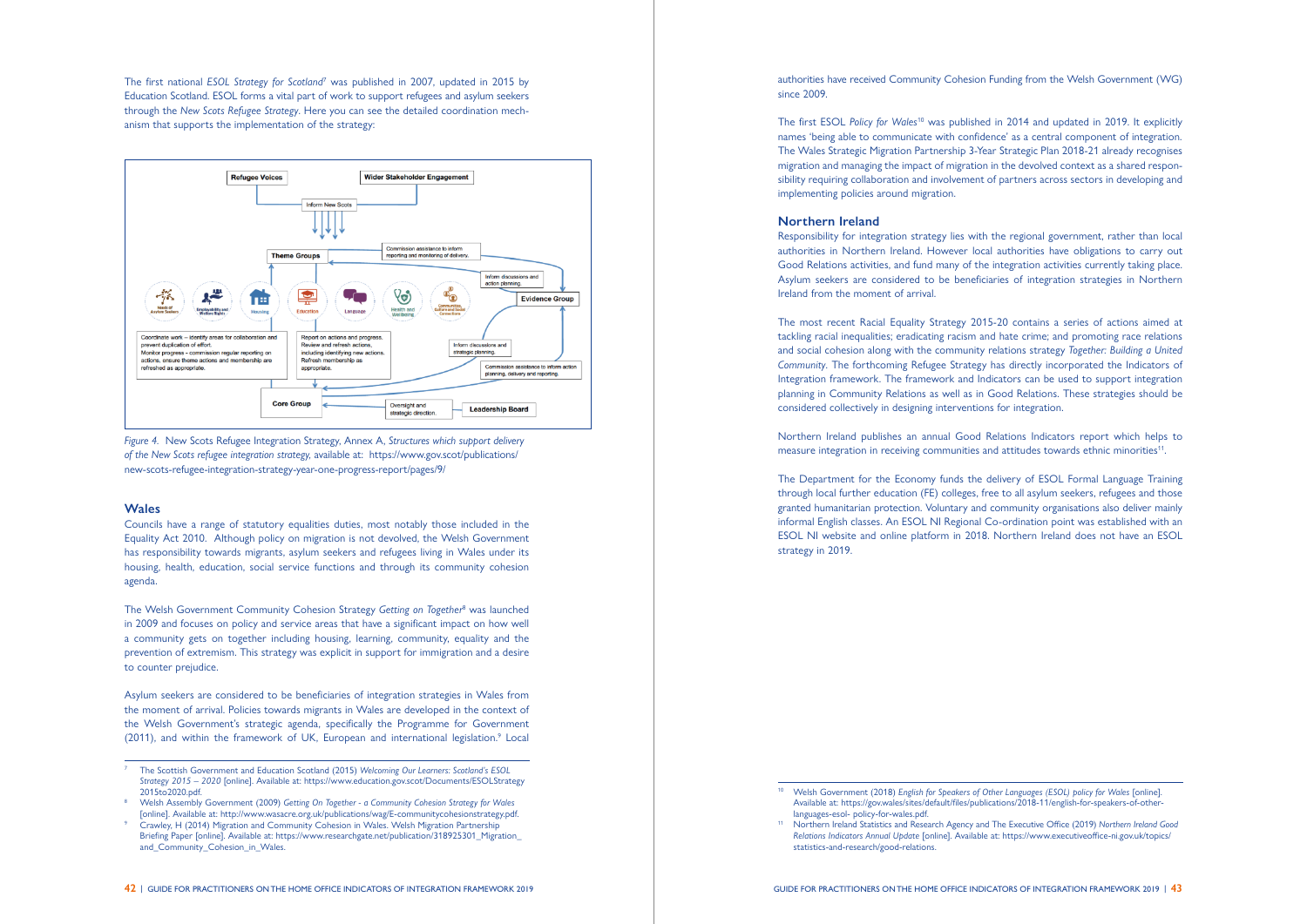# <span id="page-22-0"></span>**GLOBAL BEST PRACTICES<sup>12</sup>**

The International Organization for Migration has collected a series of best practices to support government institutions in confronting common challenges and promoting policy coherence between migration and other policy sectors, in particular with regards to integration policies.

Local integration policies lie at the intersection of responsibilities and funding sources between different levels of government. This can be a challenge, but also an opportunity for strategic partnerships to improve the impact of integration-related policies. Below you find a few recommendations:

<sup>12</sup> For more information, you can consult the IOM whitepaper on "Mainstreaming migration into local development planning and beyond", as well as the tools compiled by the IOM and other UN partners under www.migration4development.org, as well as through the IOM-led EU initiative ADMIN4ALL under https://admin4all.eu/.

| <b>Balance mainstreamed</b><br>services with targeted<br>assistance to specifically<br>vulnerable groups | Including migrant population into mainstream<br>government services can optimise the use of<br>limited resources to benefit both migrant and<br>settled communities in your area and convey a<br>positive message of inclusion.                                                                                                                                                                                                                                                                                                            |  |  |
|----------------------------------------------------------------------------------------------------------|--------------------------------------------------------------------------------------------------------------------------------------------------------------------------------------------------------------------------------------------------------------------------------------------------------------------------------------------------------------------------------------------------------------------------------------------------------------------------------------------------------------------------------------------|--|--|
|                                                                                                          | This process needs to take into account local<br>structures and needs, whilst also recognising<br>the need for targeted assistance for particularly<br>vulnerable population, such as refugees and<br>asylum seekers. Conducting needs assessments<br>and mapping of available services and capacities<br>of mainstream services to respond specific needs<br>of different target groups can help you to decide<br>on the areas that can best be mainstreamed<br>throughout existing government services.                                  |  |  |
| <b>Establish coordination</b><br>mechanisms to clarify<br>responsibilities                               | Coordination mechanisms on integration policies are<br>key to ensure policy coherence but need to adapt to<br>each context. In order to identify the possibilities in<br>your local authority you can:<br>1. Conduct a stakeholder mapping to see who<br>is working on integration policies in your LA<br>2. Designate an institution in your LA with a<br>mandate to set up and coordinate an integration<br>policy network with all actors<br>3. Develop terms of reference for a coordination<br>mechanism adapted to your local needs. |  |  |

| Develop capacities of<br>public servants and service<br>providers on integration                 | Knowledge<br>can vary ac<br>with your n<br>identify nee<br>developmer                                                                             |  |
|--------------------------------------------------------------------------------------------------|---------------------------------------------------------------------------------------------------------------------------------------------------|--|
| Formulate a local<br>integration strategy,<br>coherent with other<br>national and local policies | A local inte<br>coherence <sup>'</sup><br>1. Conduc<br>consulta<br>commu<br>2. Define<br>plans or<br>for insta<br><b>Identify</b><br>3.<br>mechan |  |
| Recognise the role of<br>non-government actors                                                   | Identify loc<br>government<br>your policie                                                                                                        |  |
| <b>Ensure participation of</b><br>migrants                                                       | Make sure y<br>which migra<br>delivery of                                                                                                         |  |
|                                                                                                  |                                                                                                                                                   |  |

and capacities on integration policies cross government institutions. Liaise national and local counterparts to eds and opportunities for capacity nt and knowledge management.

egration strategy can ensure policy with broader policies and programmes. It a local situation analysis, including a ation process with migrant and settled nities

goals and objective linked broader policy regional and national integration strategies, ance using the IOI Framework as a tool. and propose funding and implementation nisms across government institutions.

al civil society initiatives and nonat service providers that can support es and programmes.

you establish mechanisms through ants can participate in the design and local policies and programmes.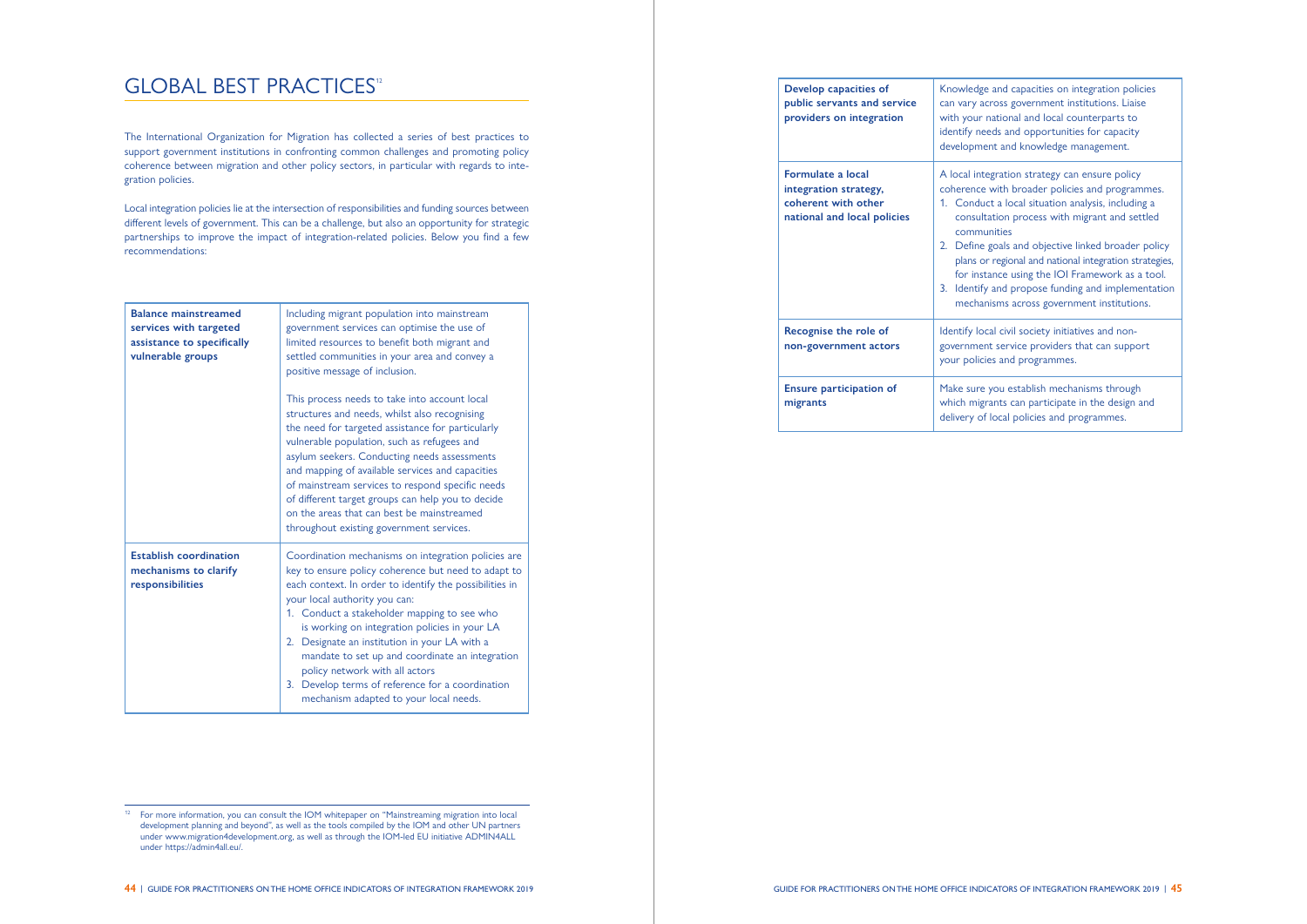| GUIDE FOR PRACTITIONERS ON THE HOME OFFICE INDICATORS OF INTEGRATION FRAMEWORK 2019